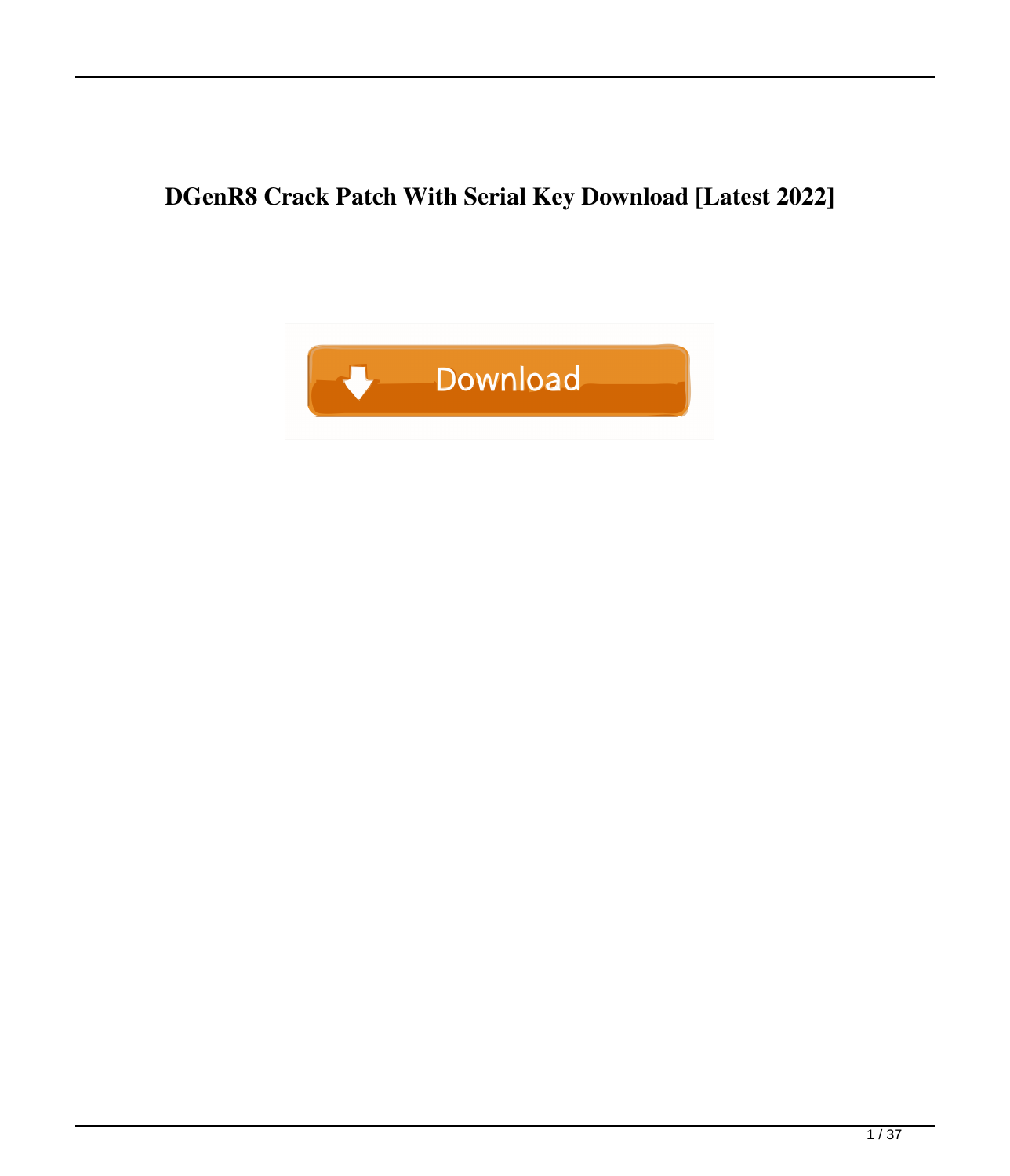DGenR8 For Windows 10 Crack is a digital analog drum machine designed to imitate the tone and the sound of the legendary drum machine known as TR-909. The plugin works like a virtual drum machine, allowing the user to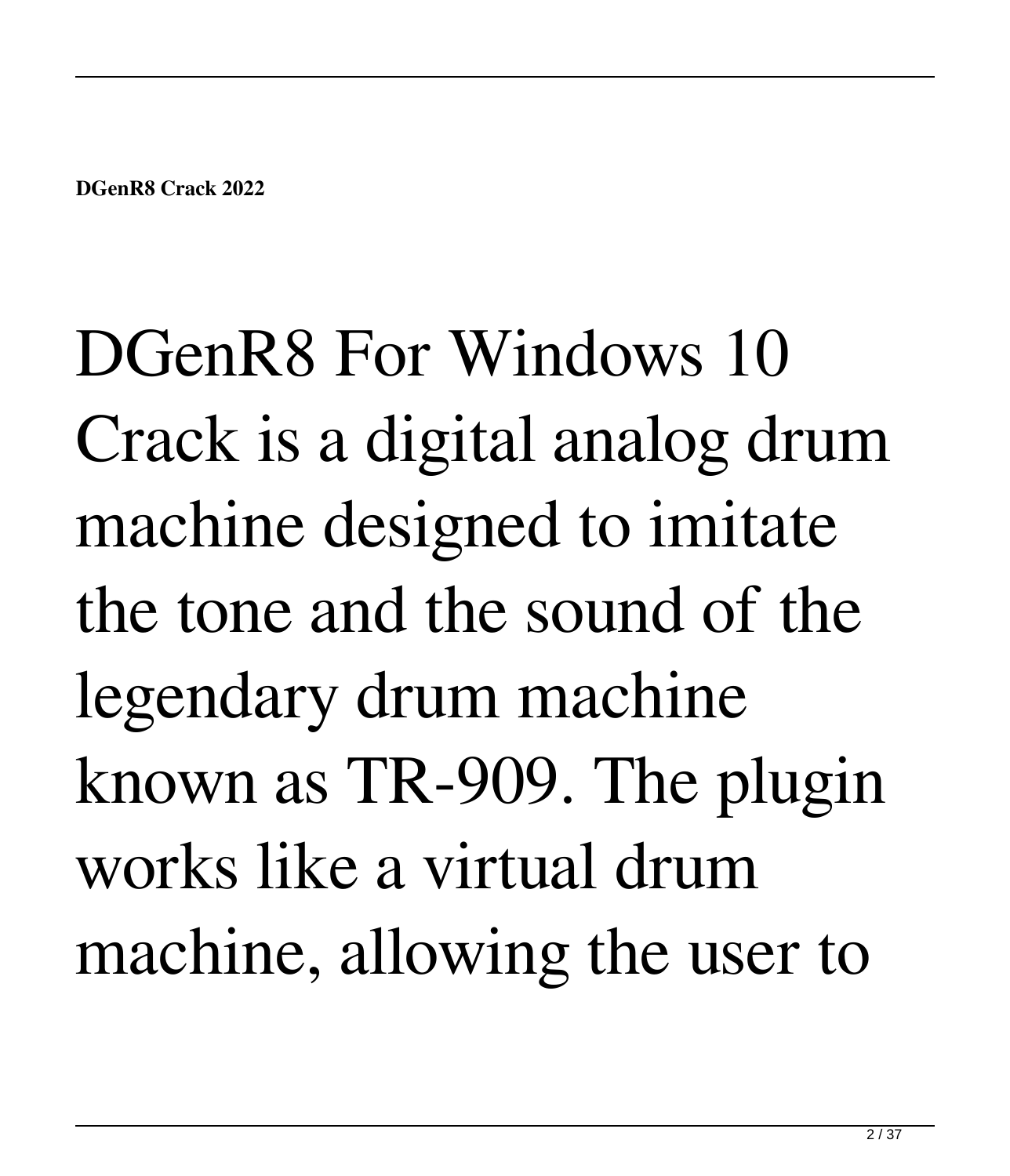create various patterns with the 11 different voices and to tweak synthesis parameters in order to make the synthesized sound more or less human-like. The plugin features 2 banks of sounds, each of which contains the same bank of drums that can be selected using the bank switch on the top left of the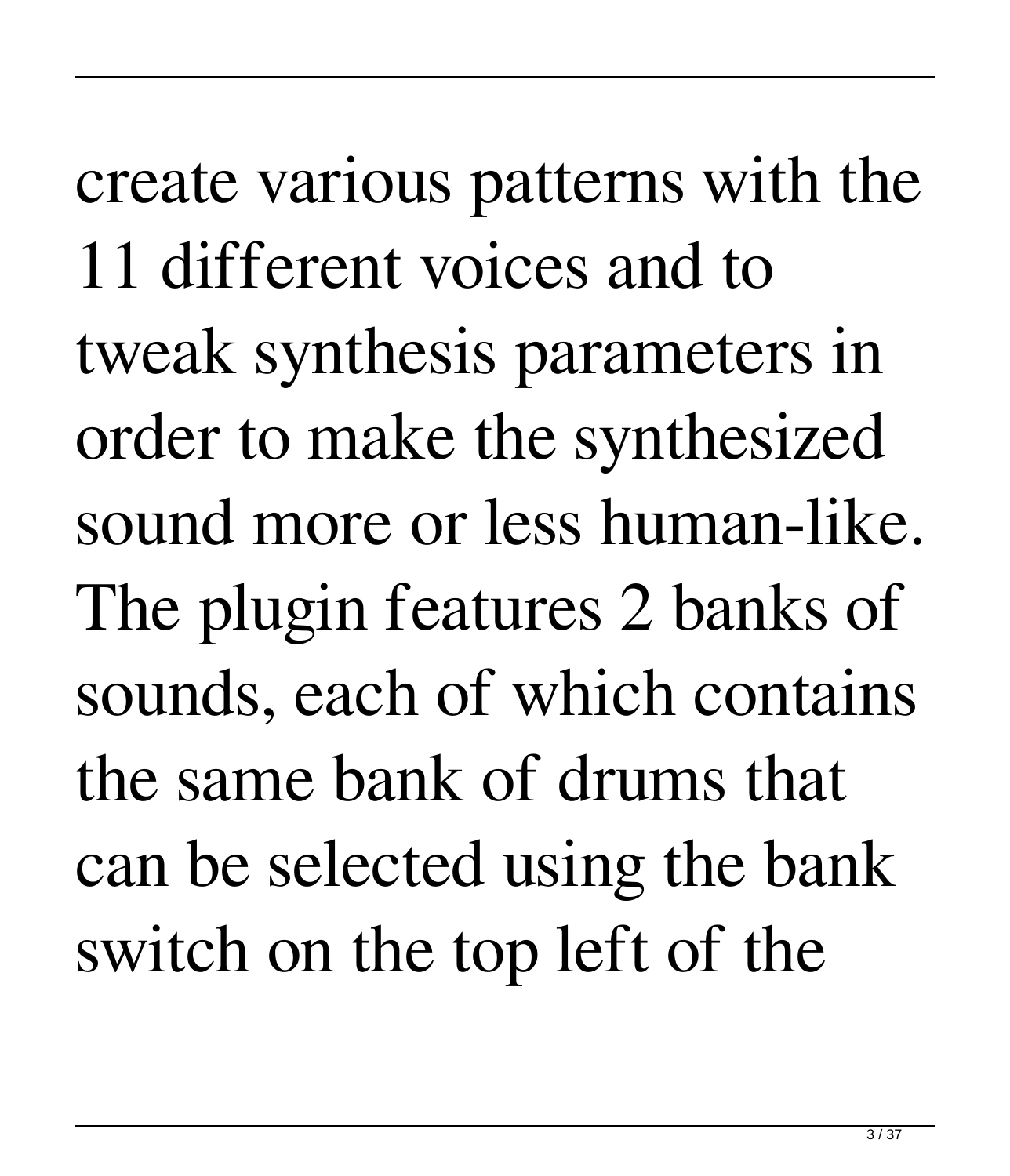interface. Each voice of the plugin can be assigned to one of the 11 patches of the TR-909, and the notes can be loaded using MIDI files or sample files in the GM format (Grammy machine format). Features: 11 drum kits: Rim Shot, Clap, Bass Drum, Low, Mid and High Toms, Snare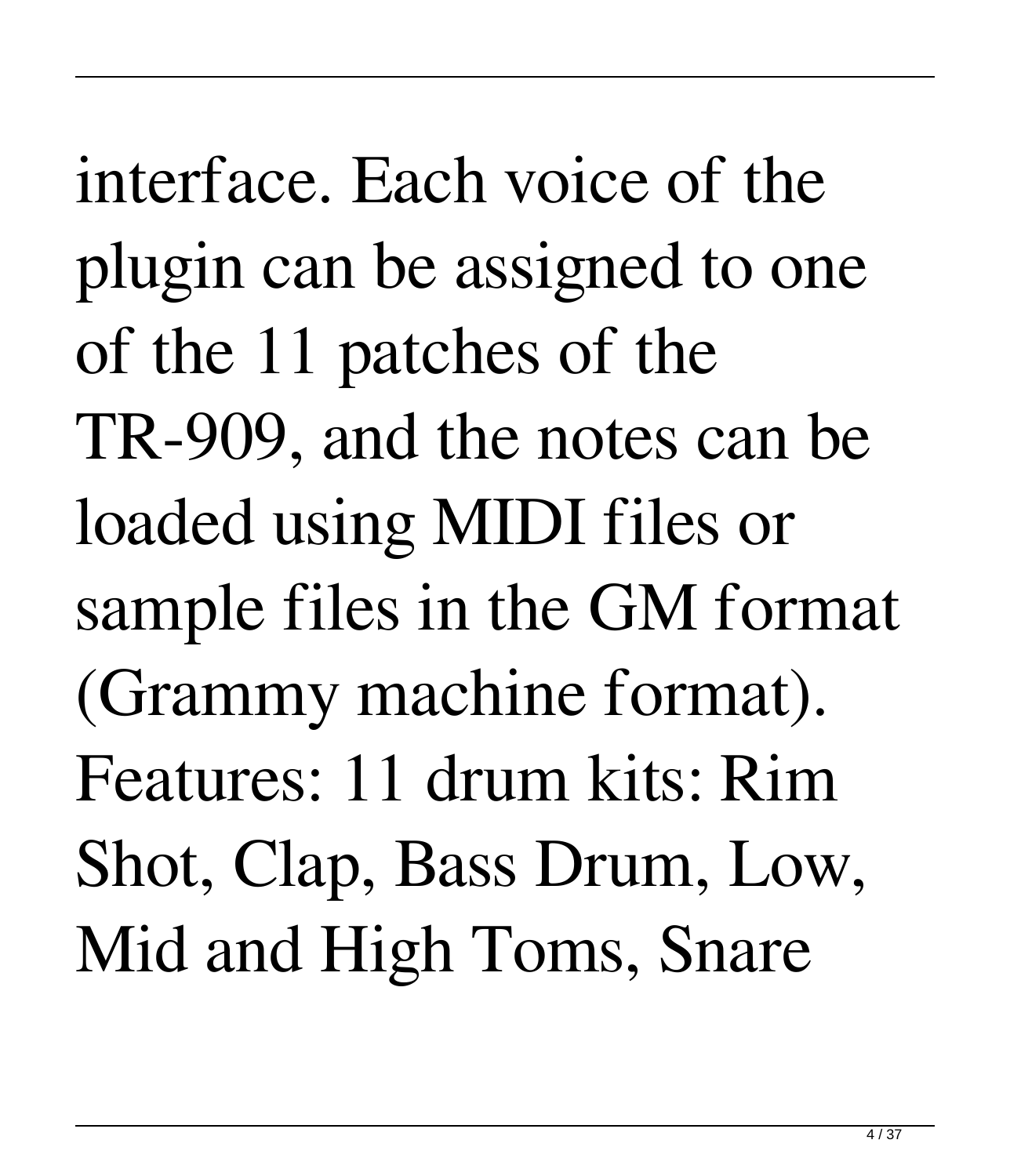Drum, Crash and Ride Cymbals, Open and Closed Hi Hats Two banks of drum sounds Various patterns with up to 50 different sequences Real and triggered sounds MIDI editor and MIDI map to use the plugin with other devices DGenR8 2022 Crack License: Freeware DGenR8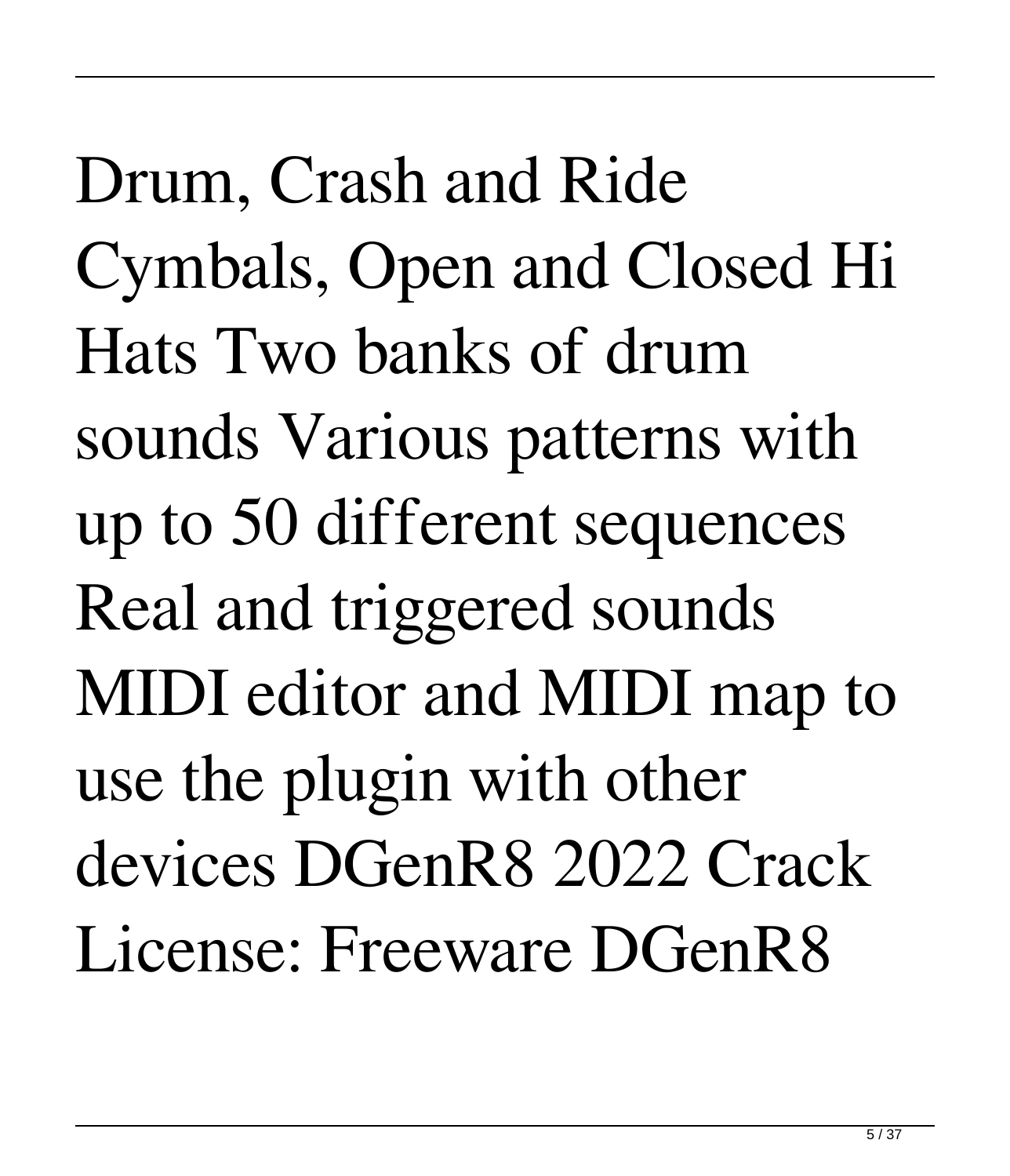Torrent Download, the name of the plugin, is a free audio plugin developed by DGen with their trademark DGen trademark. This plugin has a single license allowing you to use and distribute it according to your needs within certain limits. You cannot sell the plugin itself, nor give it to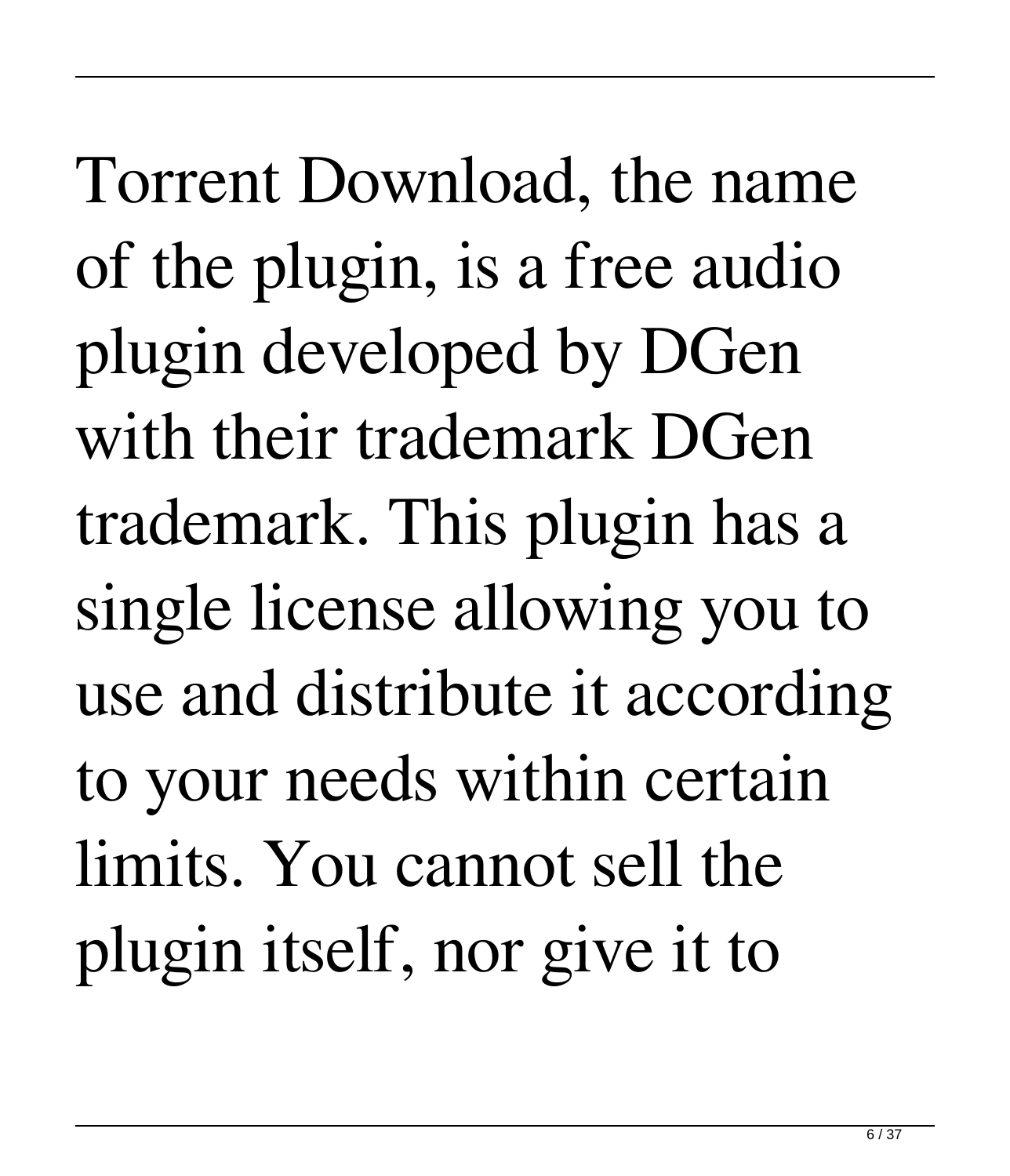another user who will use it, but you can charge for its use. System requirements: Mac OS X 10.7 or later Windows XP, Vista, 7 or later Plextor is a manufacturer of hard disk drives (HDDs) and solid state drives (SSDs). Plextor has been the world's #1 hard disk drive brand since 2000. Plextor has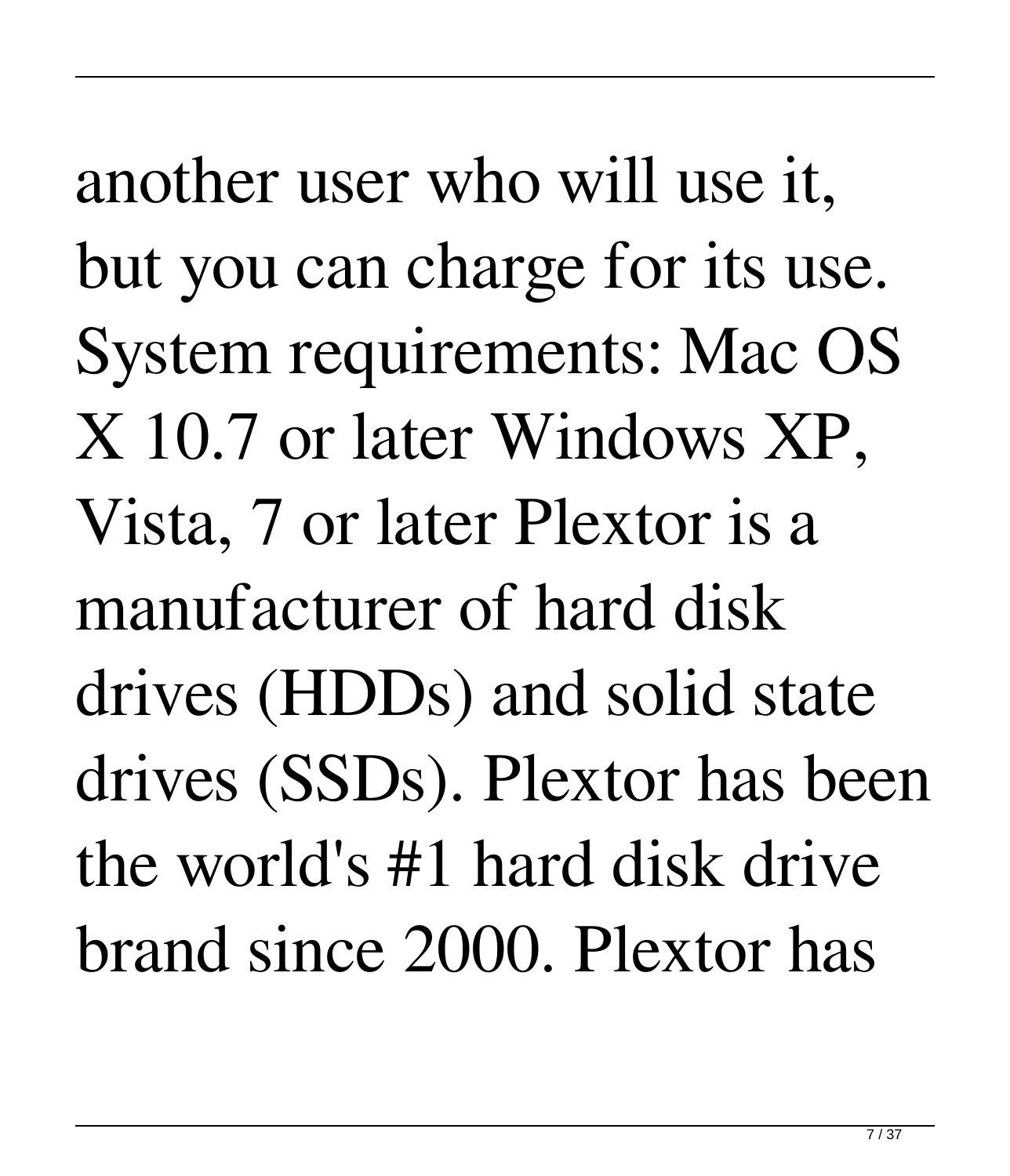been providing the world's highest performance hard disk drive, solid state drive, optical drive and storage systems since 1996. Plextor has manufactured products for many of the leading OEM (original equipment manufacturers) customers in the computer, notebook and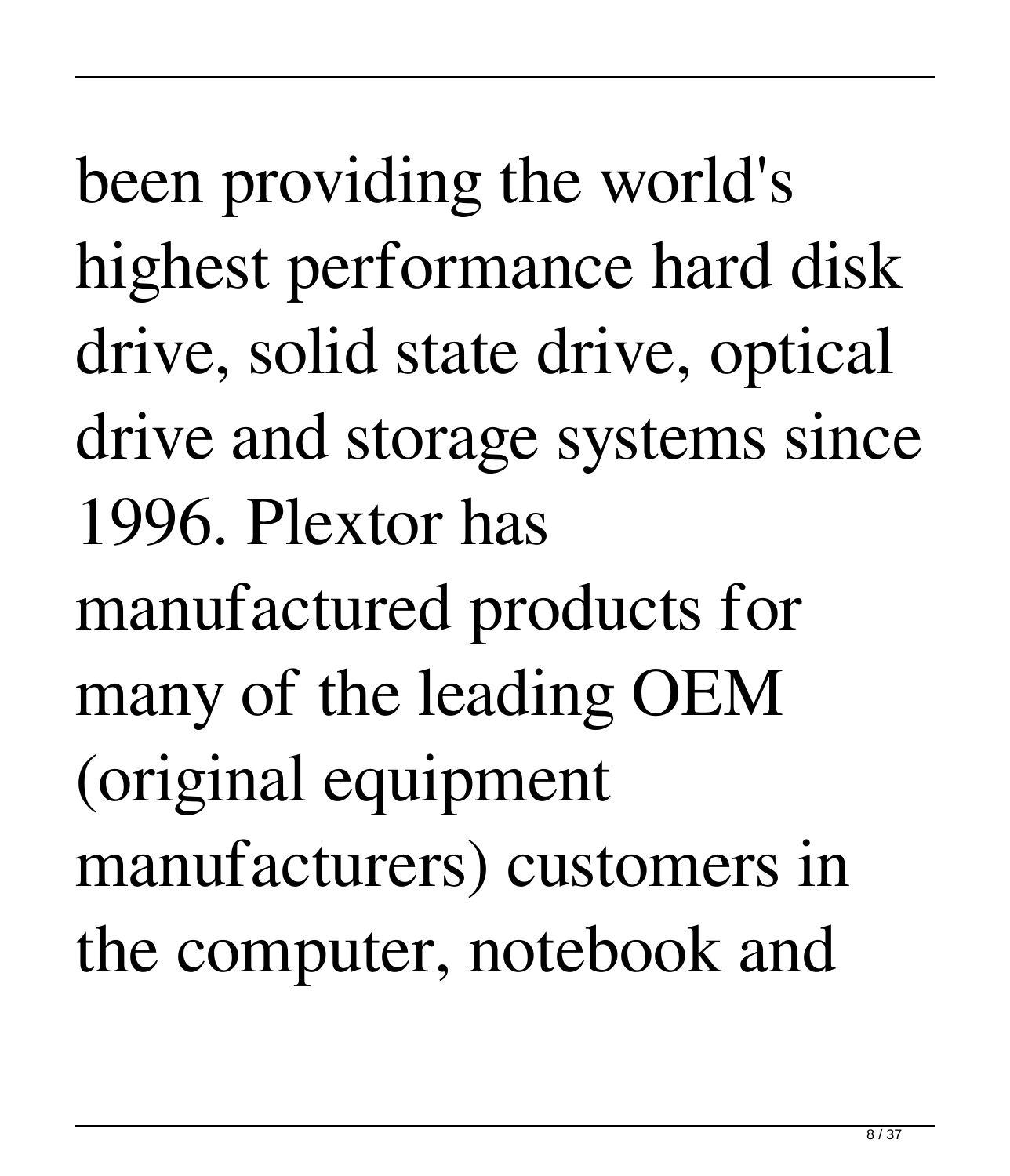server, networking, mobile, consumer electronics, and hard disk drive industries around the world. Plextor is committed to developing the best possible products for its customers worldwide, and to continually improving the Plextor product line. Plextor was ranked the #1 hard drive manufacturer and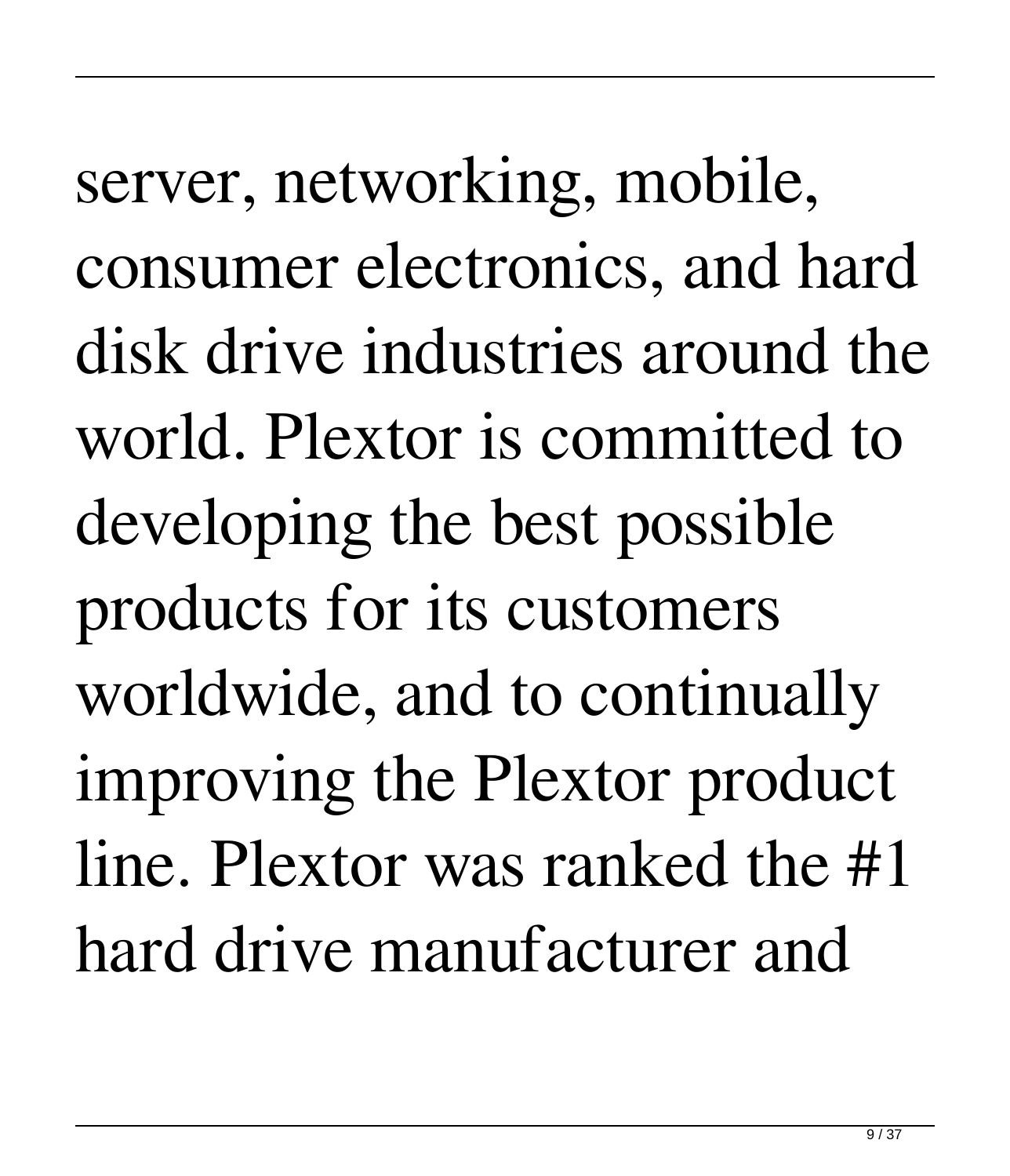## the #1 brand of hard drives in the world by IDC market

**DGenR8**

Drum machine technology combined with a powerful user interface. Features: Impressive, dynamic, and yet easy to control, the Soundshifter Live 5 features an all-new interface,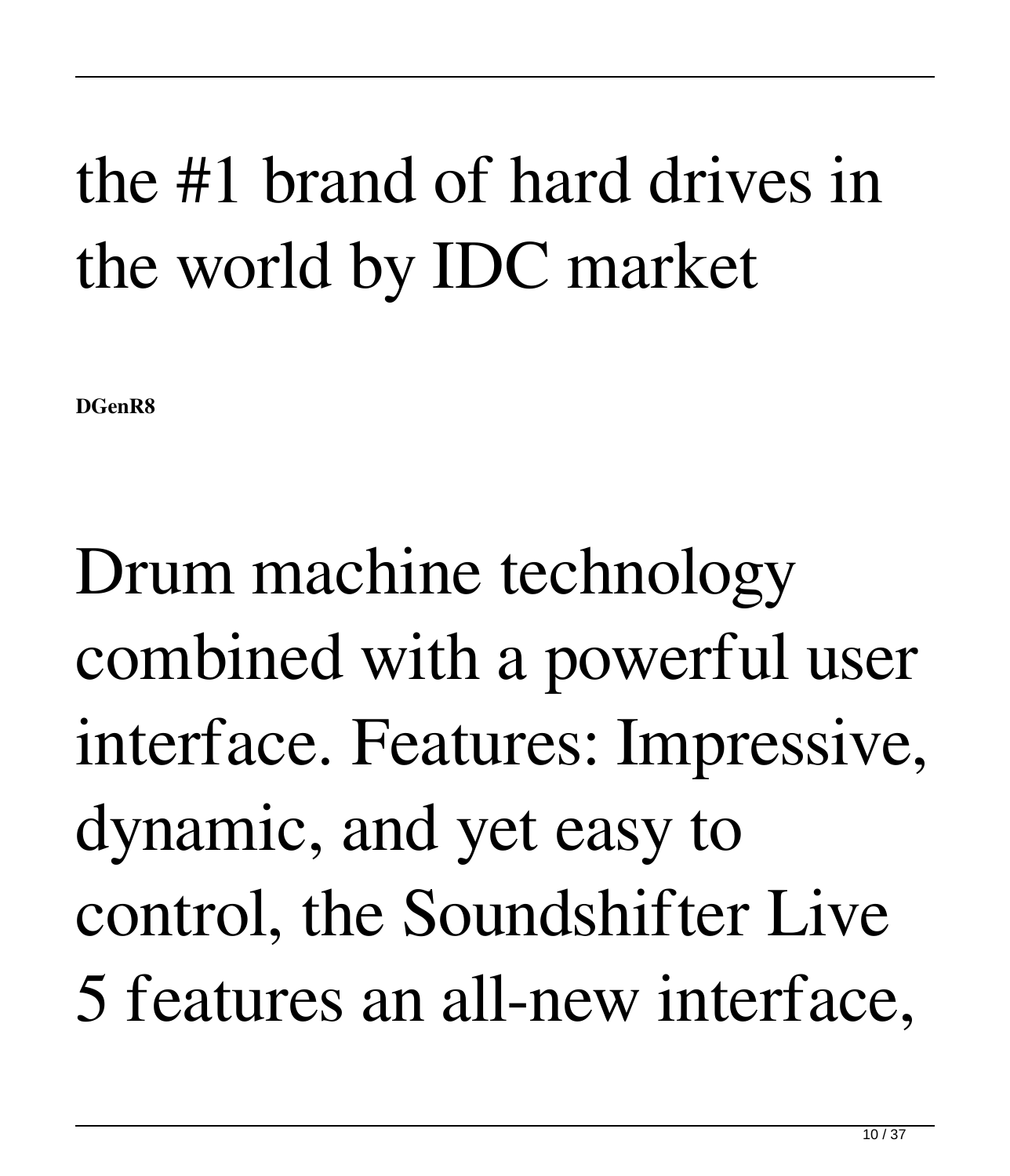that has been designed specifically to simplify this complex piece of audio equipment. The sound is deep and tight, making it easy to work with any kind of drum sounds, guitar parts, or vocals. An incredibly fast and effective workflow, as well as the endless possibilities it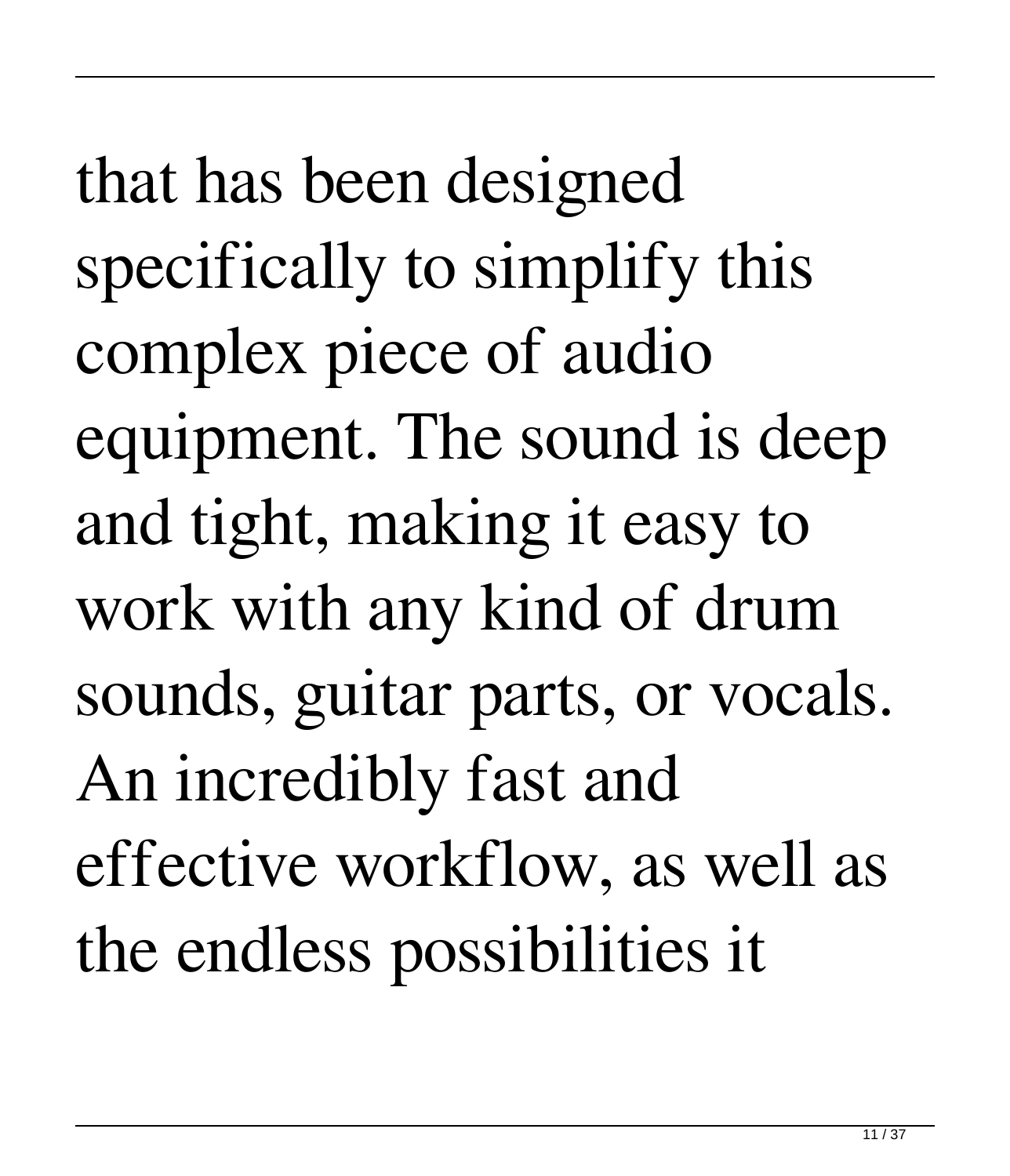offers, let you achieve a great quality sound without breaking the bank. UNMATCHED power and precision. Soundshifter Live 5 features all the unique sounds and features of the original Soundshifter series, but the workflow is totally different and allows users to achieve high quality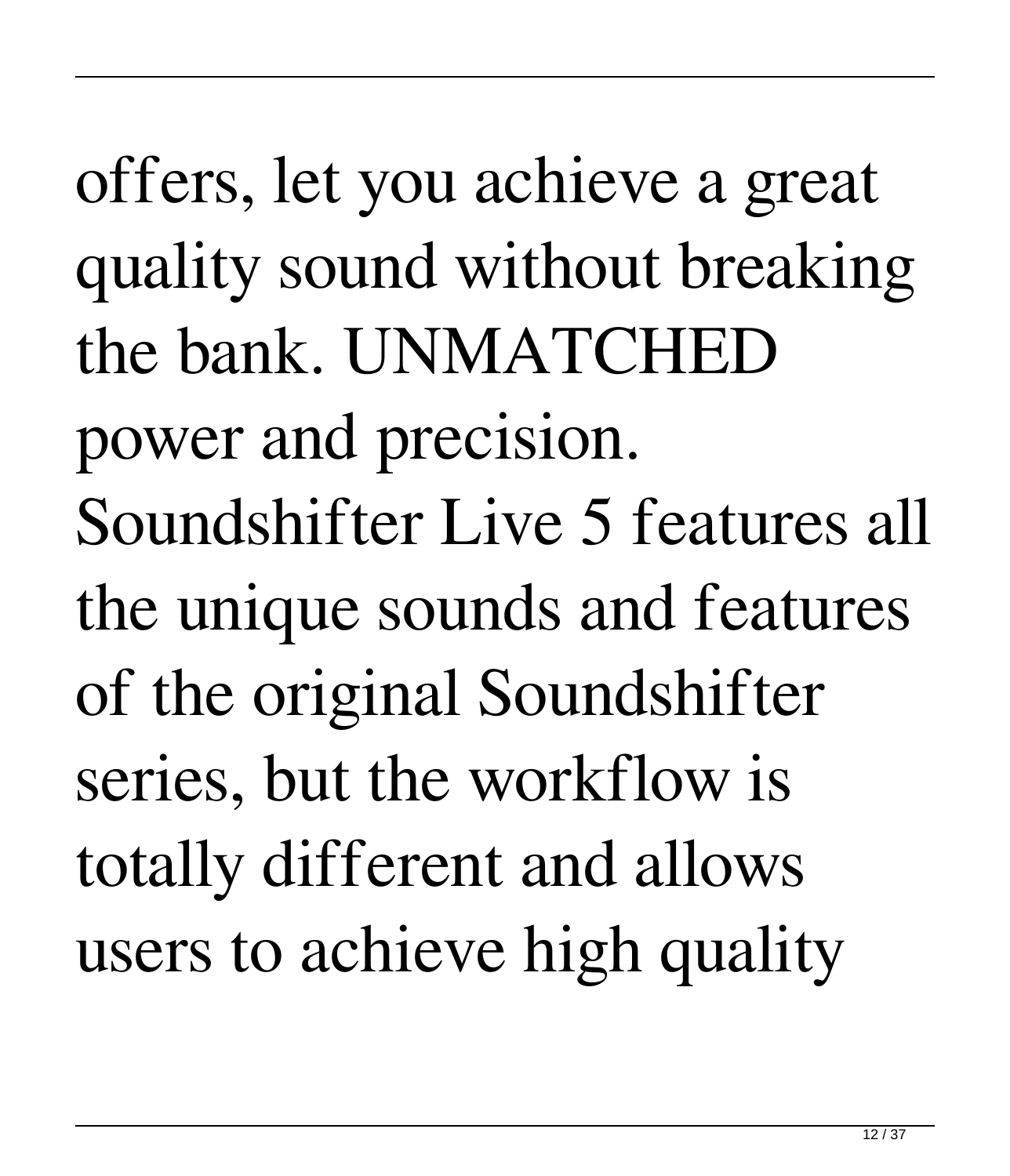results in a fraction of the time. The Poweramp Bundle is the world's most powerful Audio Toolkit for Native Instruments products. It is designed to enhance your musical experience and inspire you to create the music you want. It also works with all Native Instruments products, which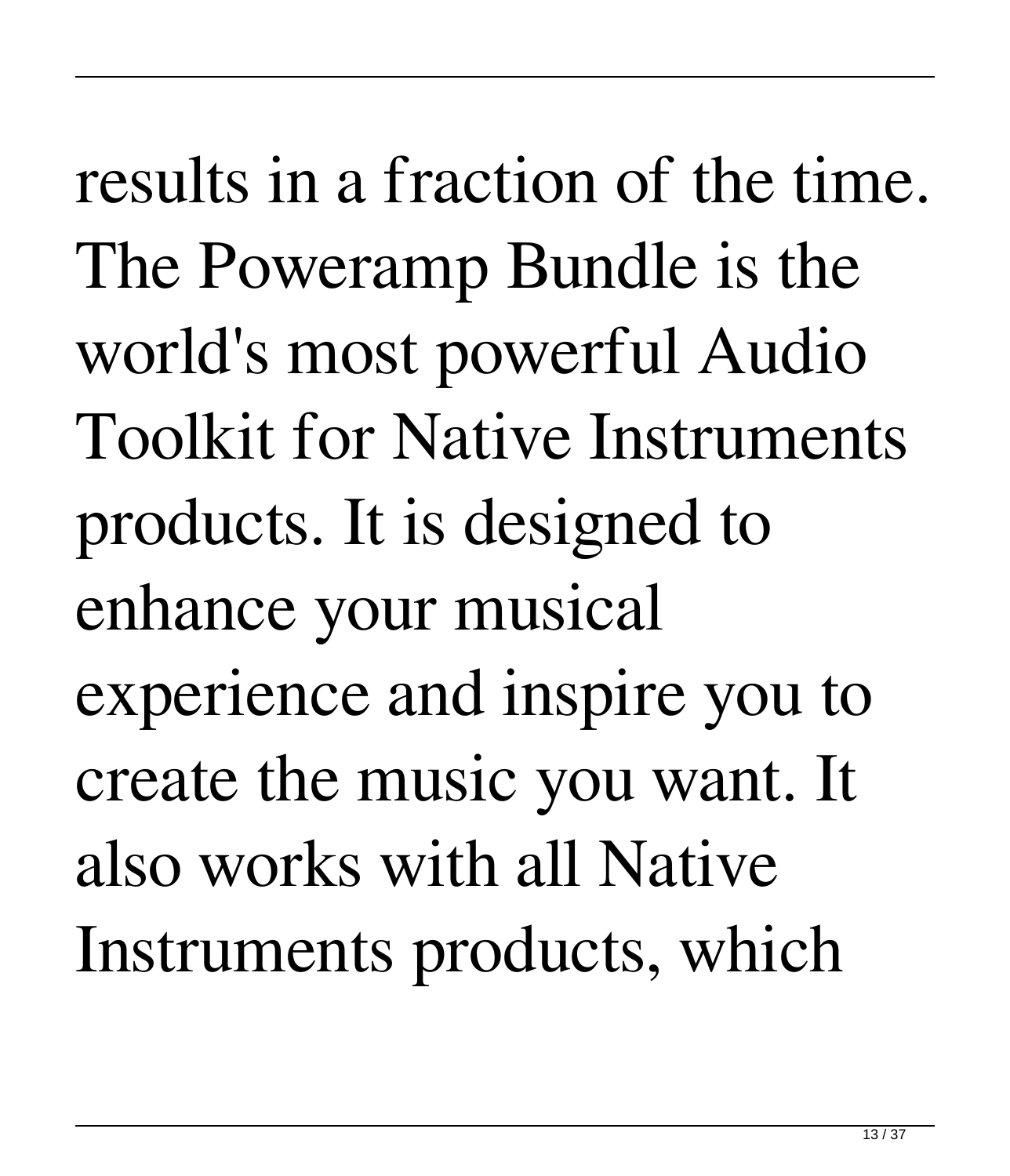include Native Instruments FL Studio, FL Studio Mobile, MASCHINE, iMaschine, and the latest releases of SampleTank. For more information on the new V3 bundle and what it offers: Ligetiko\_9 by Ligetiko is a video game that is similar to the classic Ligeti composition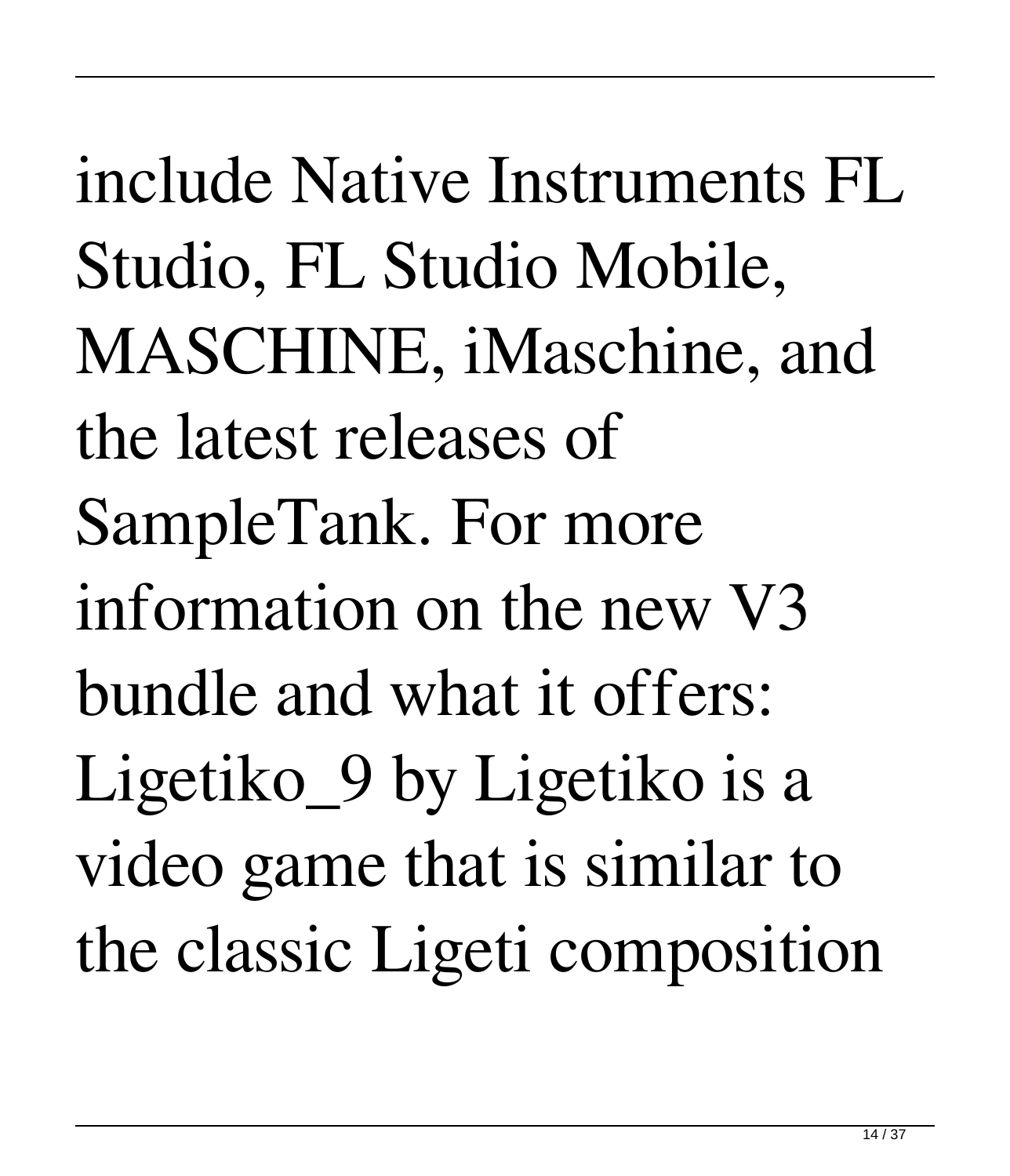Pendulum Mass I. The game explores the nature of time and music in which the player progresses through different ages of time. For the first time ever, the only full release of JONI KRUSZYŃSKI's heavily heralded but never completed fourth Piano Concerto - a monumental work to which he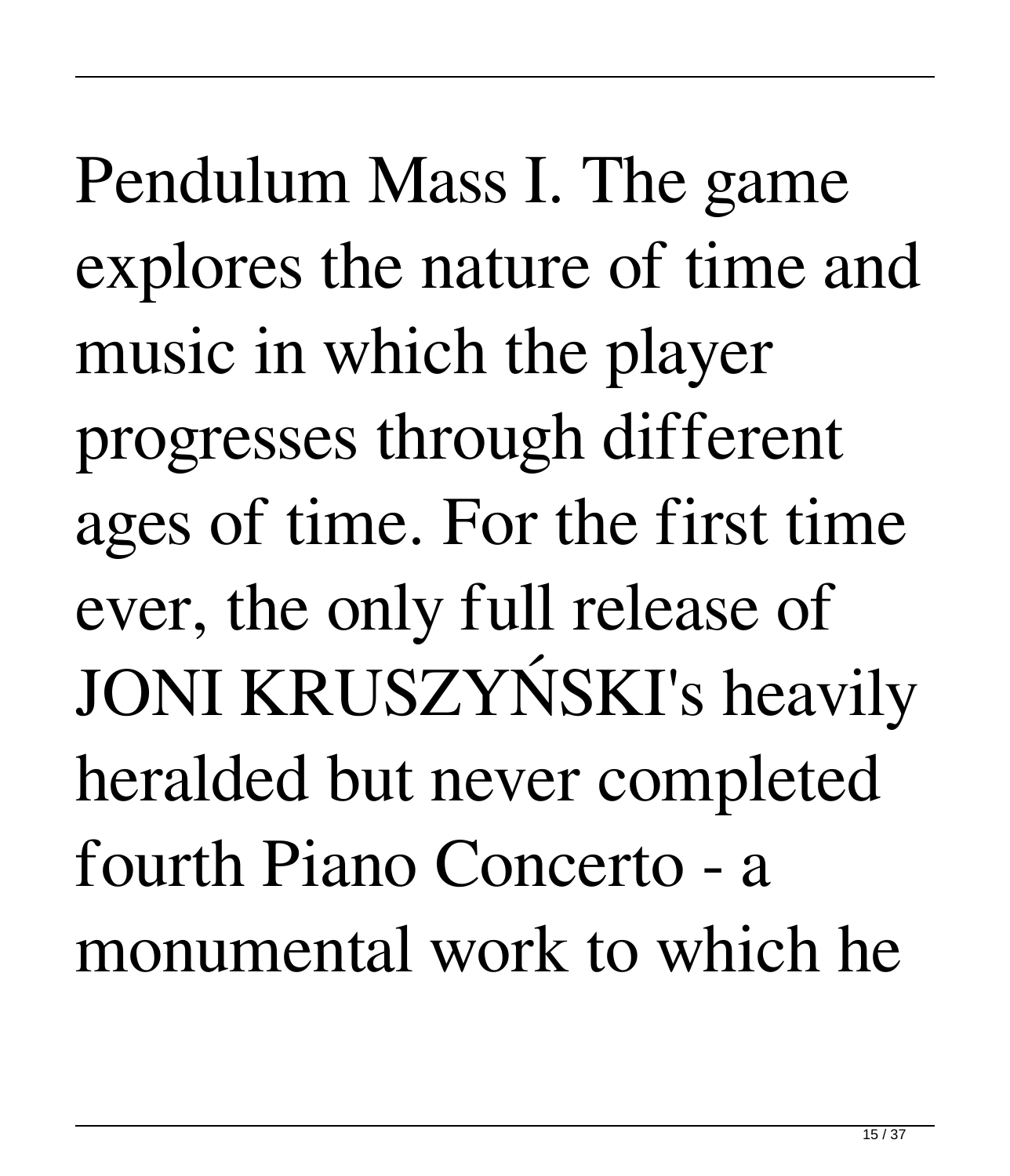had set the world abuzz. Brilliantly recorded by the English Chamber Orchestra under the baton of Assarasan, in the composer's home, St. John's Smith Square, London, this historic landmark of recorded music is a must for every student of piano concerto performance and orchestration.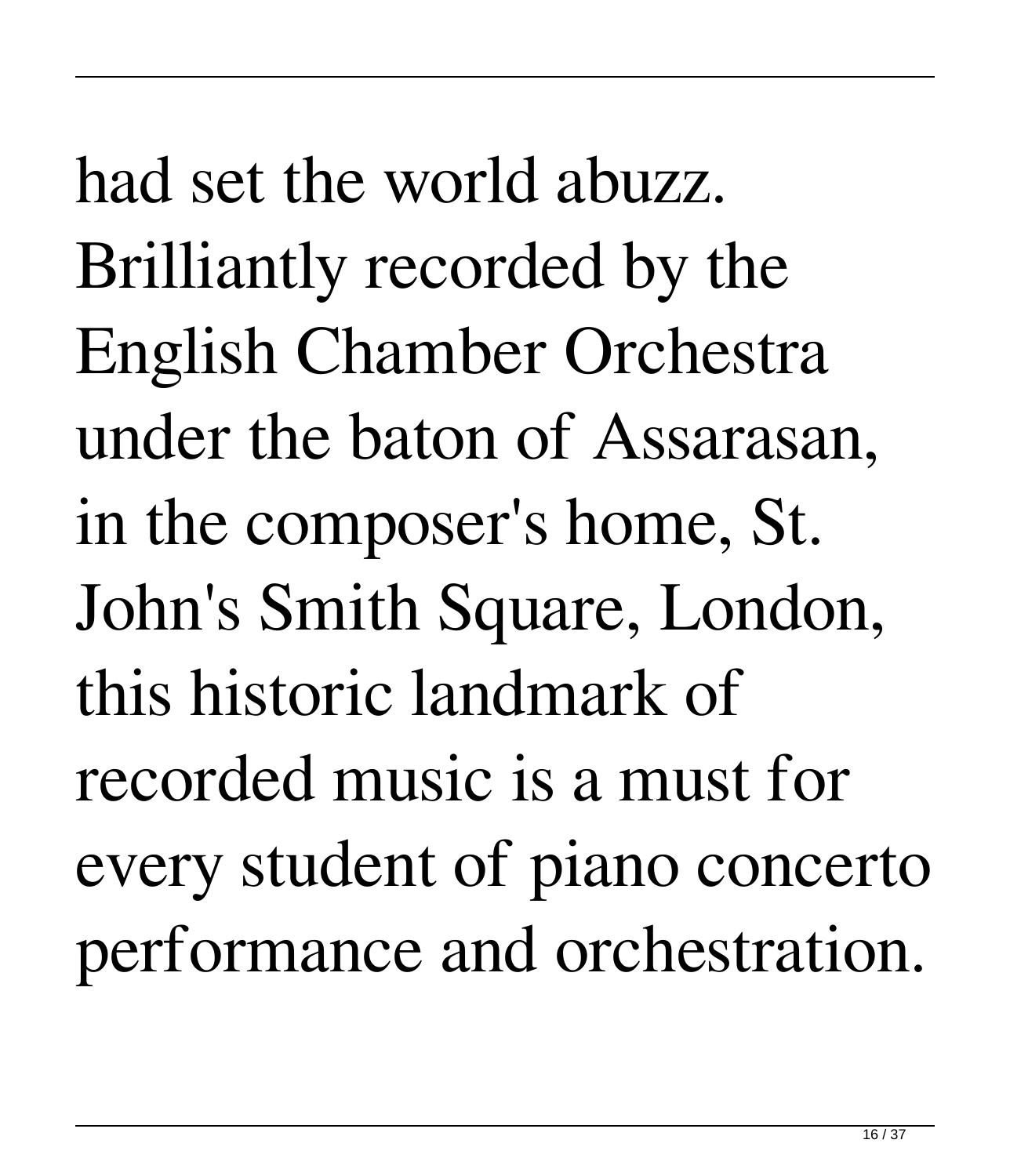A new score was prepared by leading contemporary piano virtuoso and pedagogue Alessandro Bosetti and soloist Nicolò Cerreto. This feature is only available for logged-in users This feature is only available for logged-in users Follow this producer Producer: News 04-04-2018 Baptized by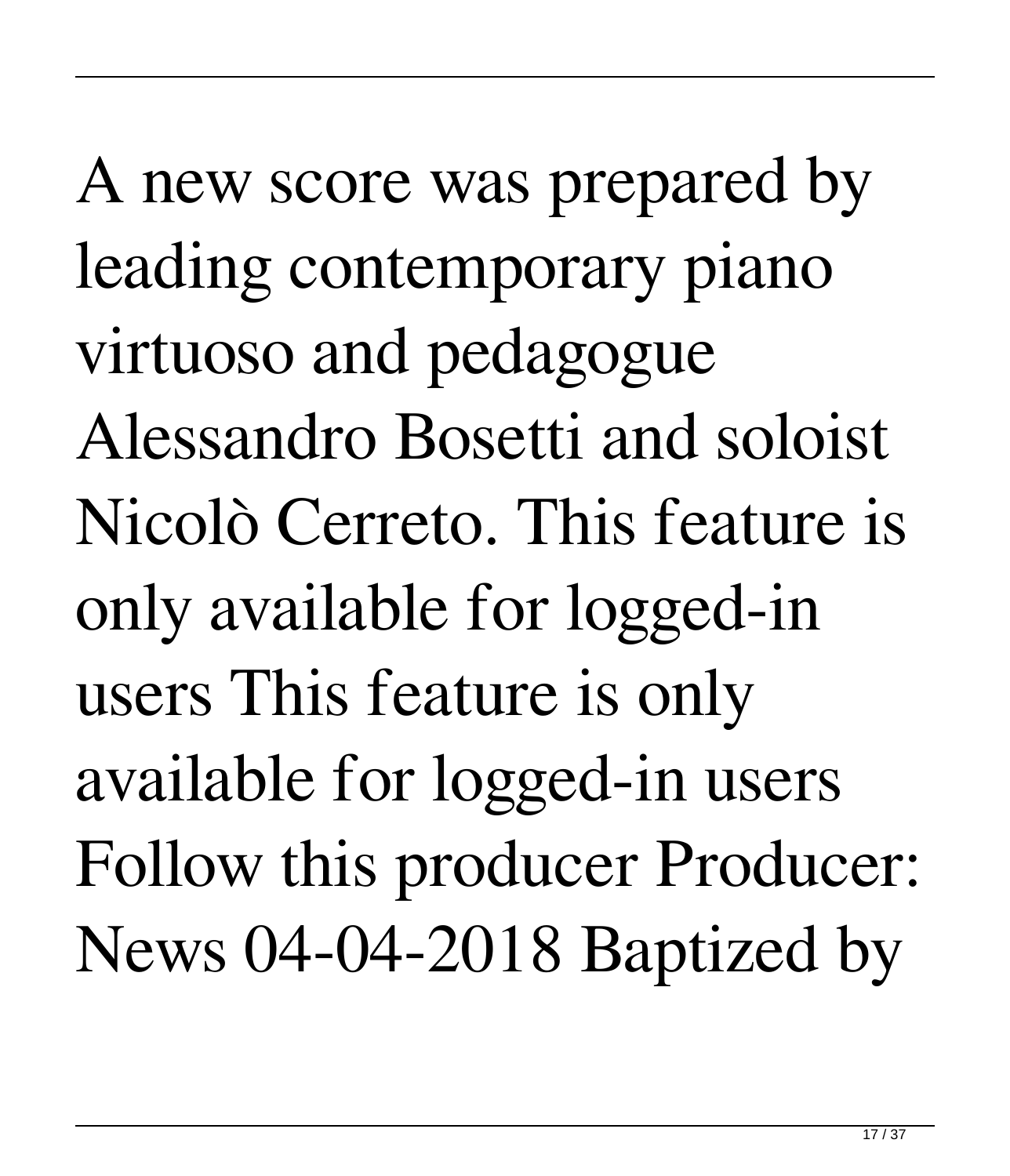## Moonlight Icona Pop - "Party 77a5ca646e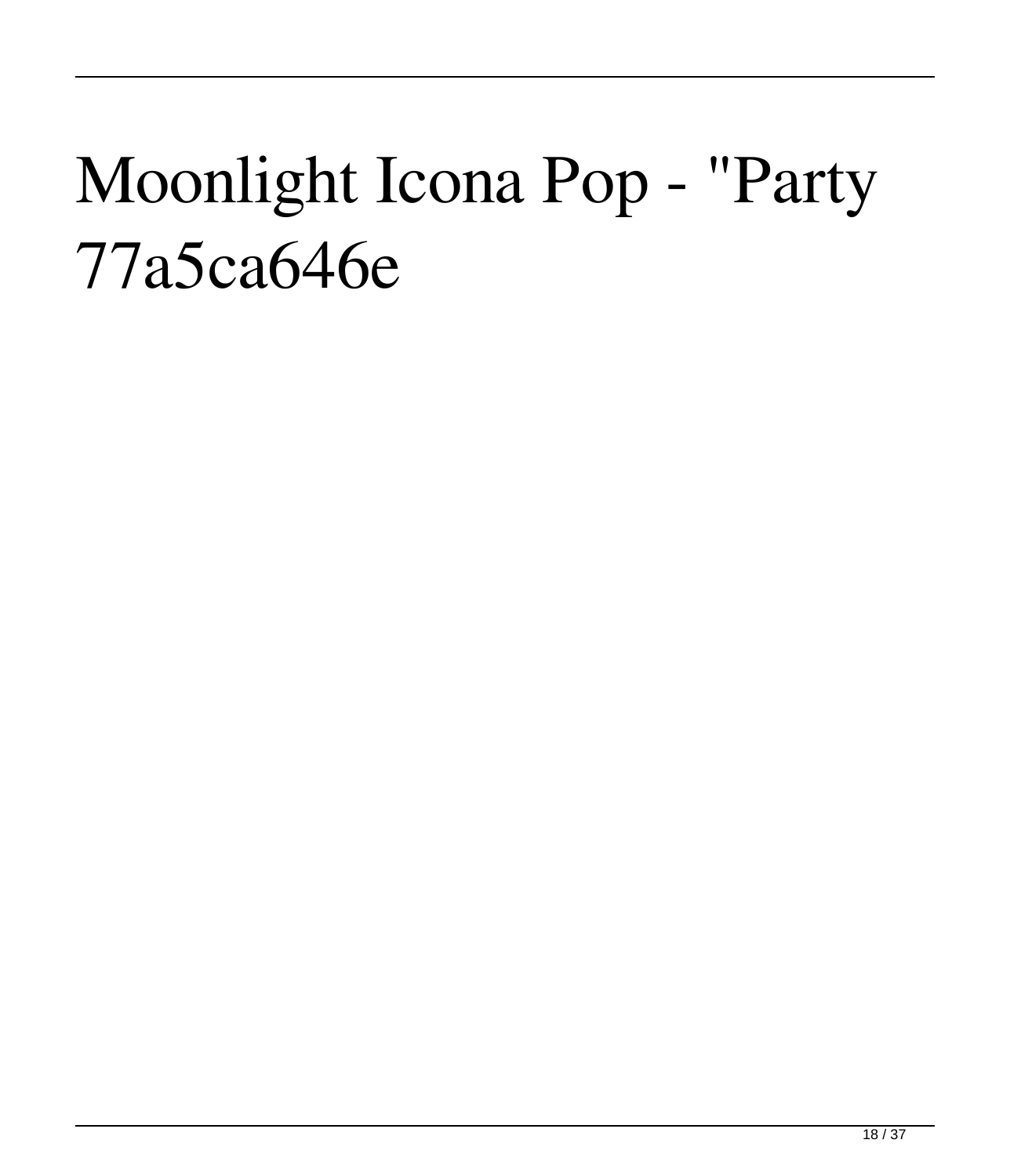- 11 synthesized drum kits, including the sounds of various cymbals, claps, toms and hihats. - Two different midiin/midi-out modes, including split modes for different sound banks. - 127 factory presets. - Built-in sequencer. - Every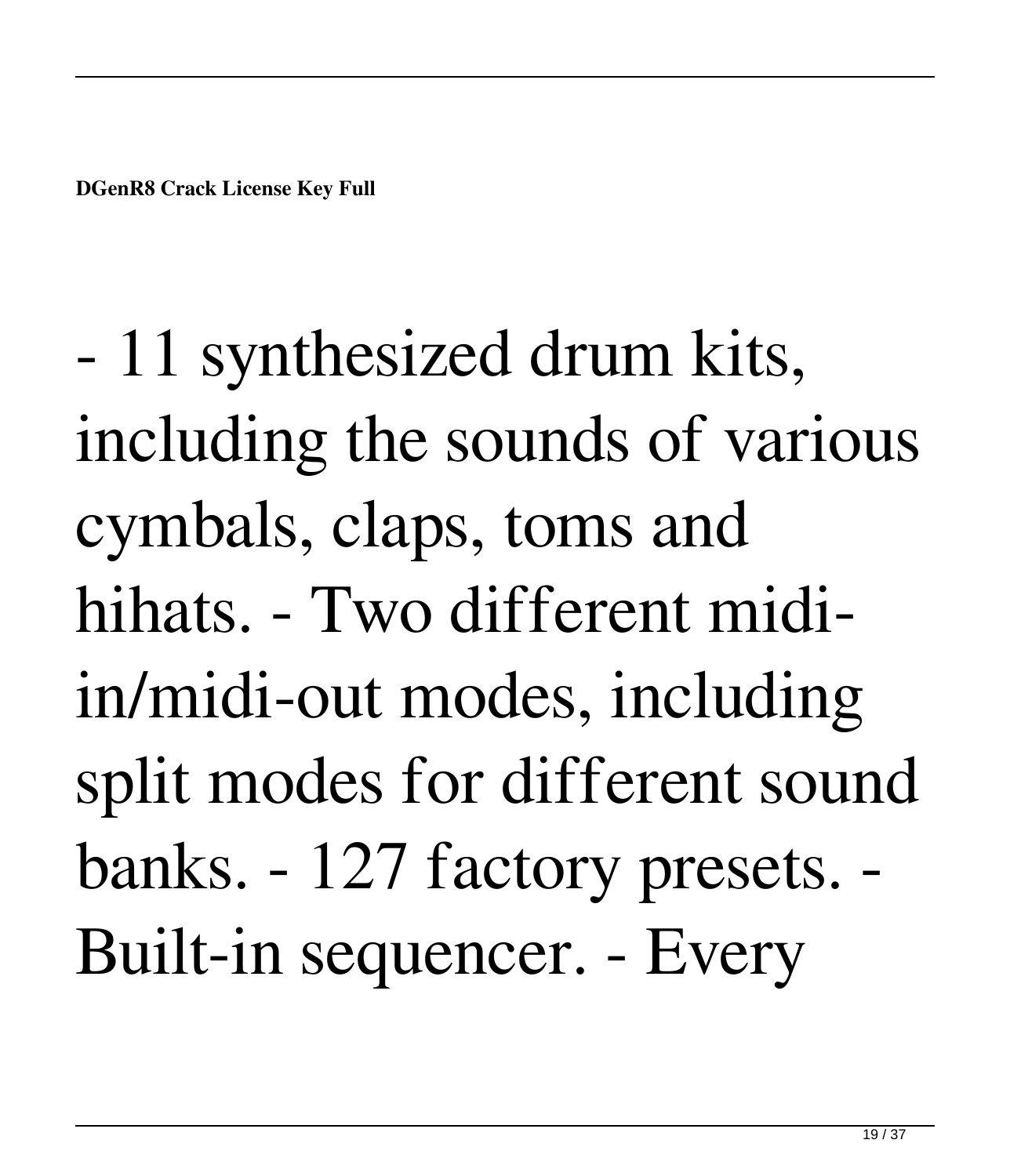voice and sound can be modified with an array of controls. - Adjust the pitch, filter, modulation, expression and more. Share Share 1 comments You can pass through a non-recompressing gate into another sound (source) on the same track. Such as, you have an effect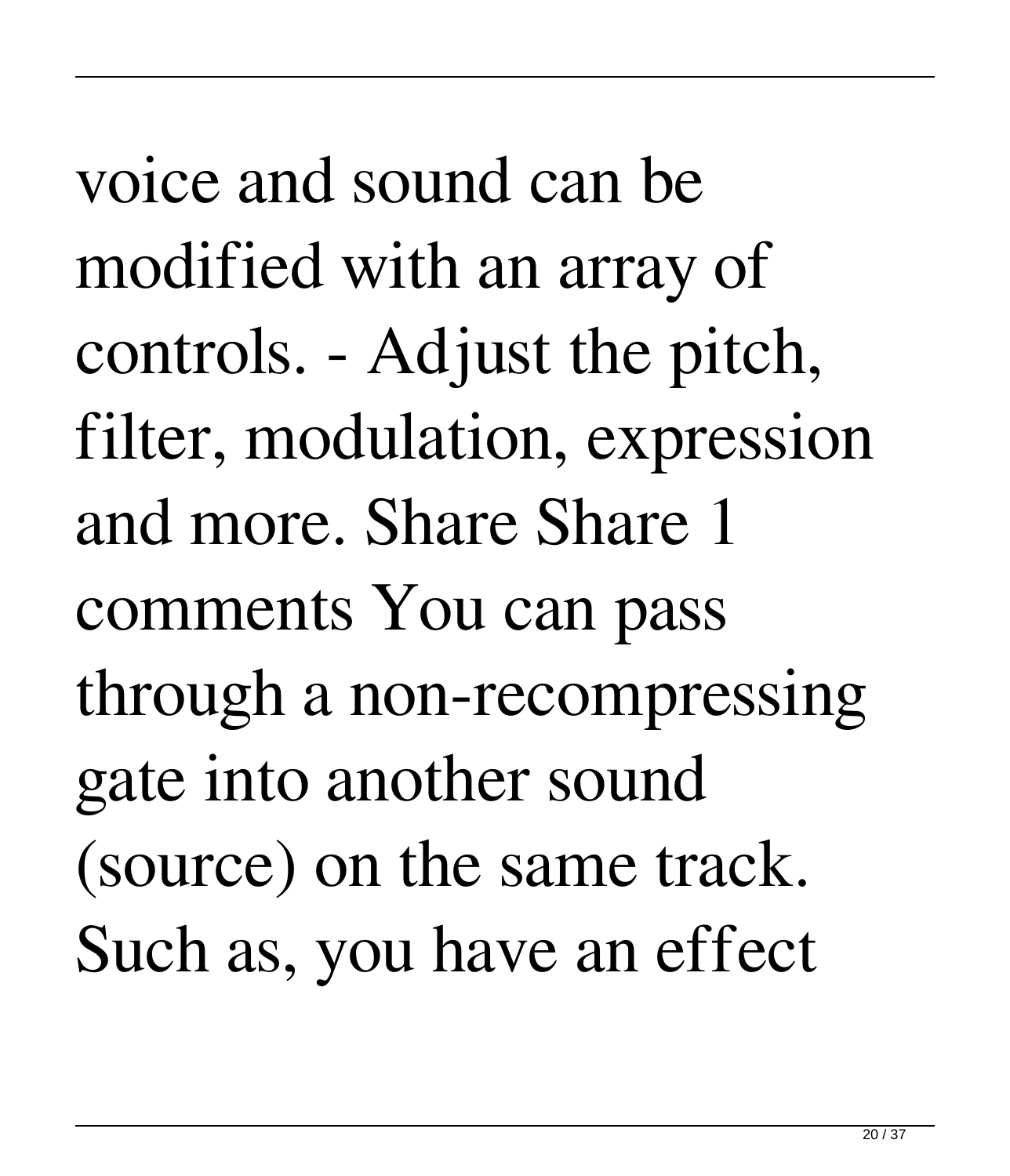going into a sampler or effect going into a compressor. Here's an example: EQ1 – High pass filter at 20 Hz EQ2 – Peaking envelope (around 8 Hz) EQ3 – 1k Plate Reverb (that's not really important here) EQ4 – Sound of incoming synth + outgoing synth sound 1 The incoming synth is nothing more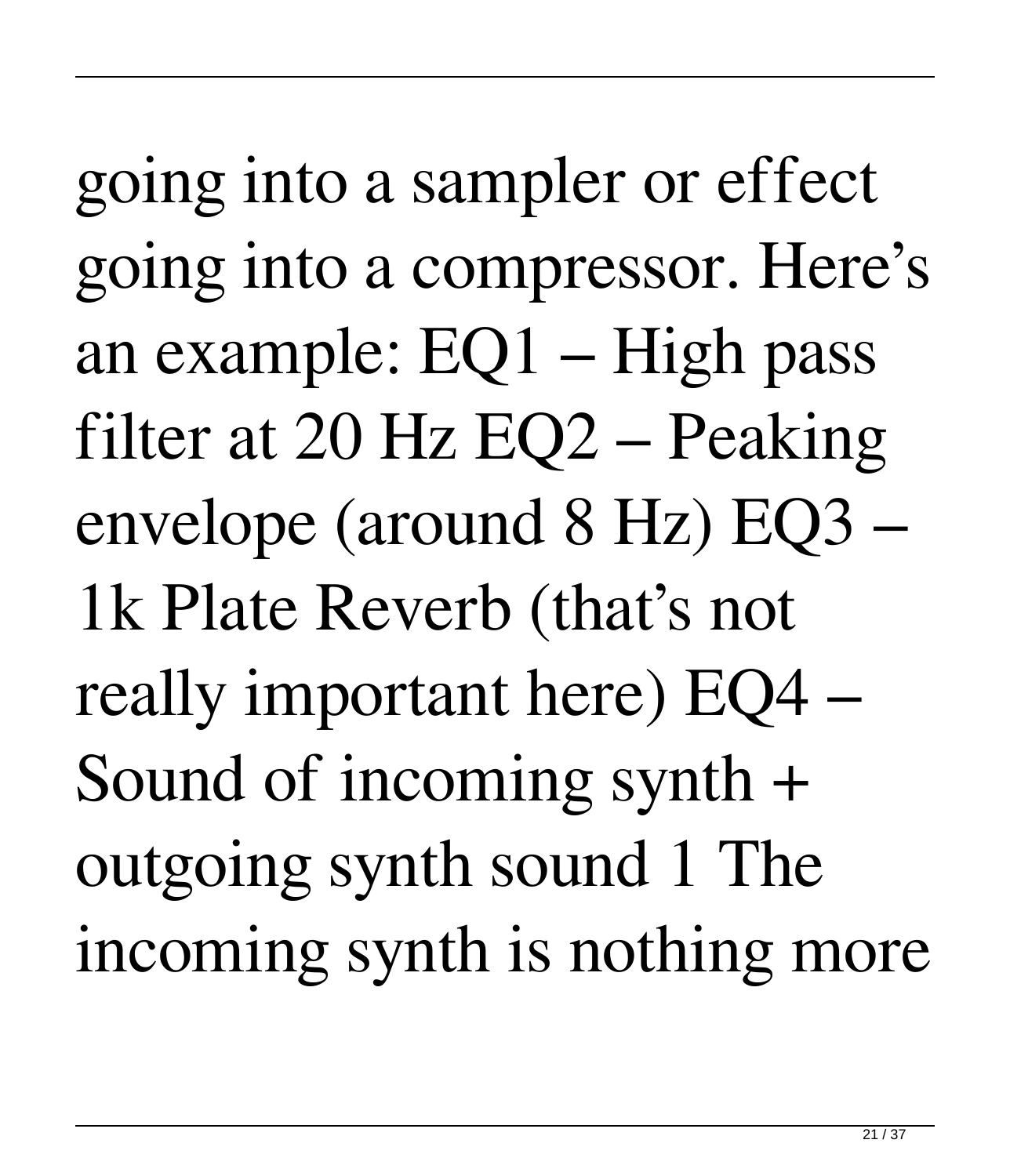than an audio file. This would be the synth line I would throw in a sampler for a section of the song, when the song is "in" the track. We need a sampler to be able to throw the audio file in there and then run the synth sound, right? So, we want to mix these two sources in some way. We don't really care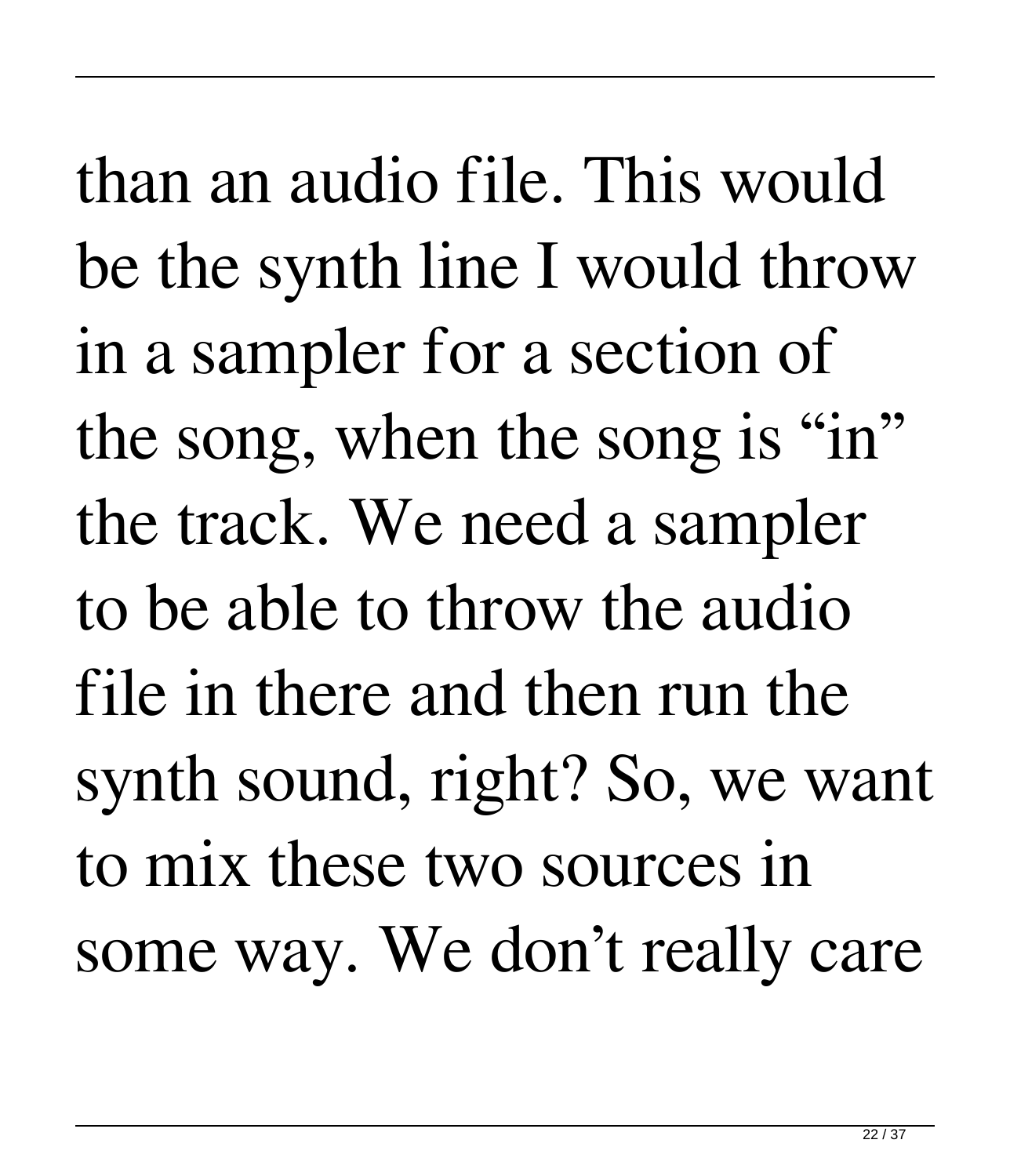about the volume of the synth sound, we just want to hear the incoming synth. We do this in EQ3. But, we want the EQ3 to be shorted (plugged into the stereo pair), so the incoming synth is on the left side, and the outgoing synth (sound) is on the right side. Now, this is where some great tweaking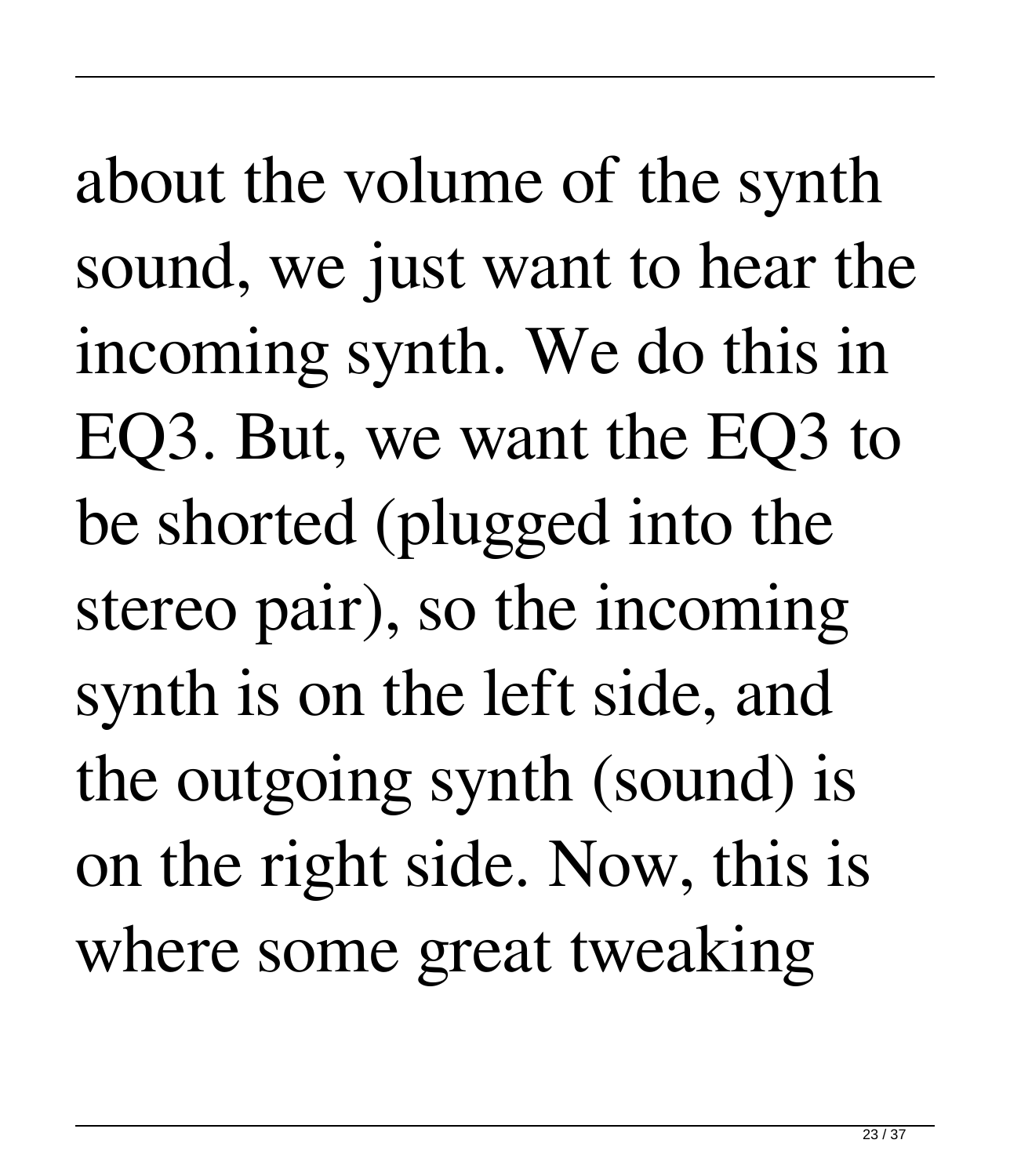comes in. We want the incoming synth to sound like something real, right? So, we want it to sound as if it is coming in to EQ2. We do that with the High Pass filter. What we are really doing is cutting out everything below 20 Hz from the incoming synth. Then we mix this sound in EQ3.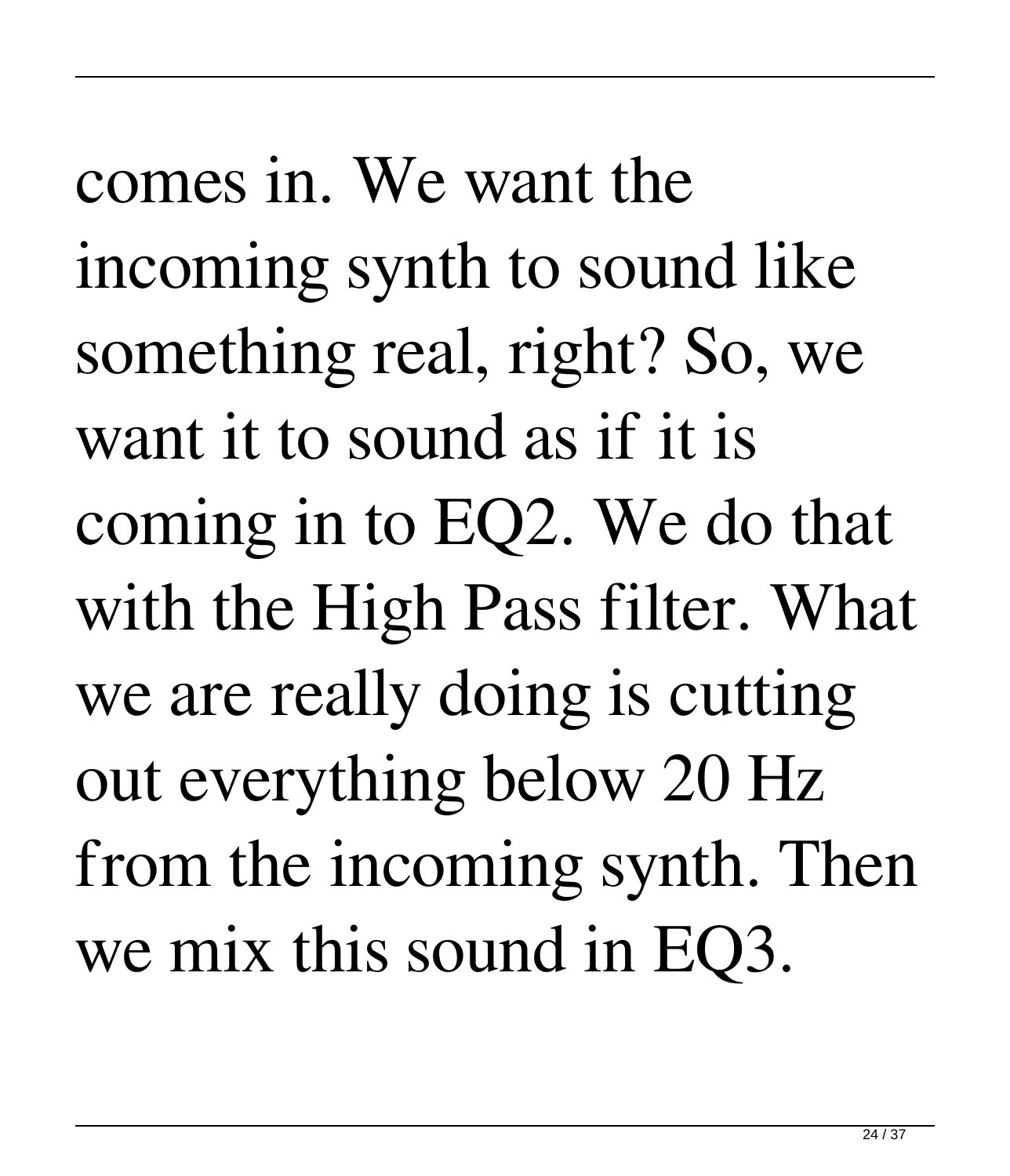Now, this sound is all there is above 20 Hz. The EQ2 is able to "cut out" the 20 Hz stuff from EQ3. That's why the 20 Hz frequency sounds "clean". We want to actually hear the incoming synth, and not

**What's New in the?**

## DGenR8 is an analog plugin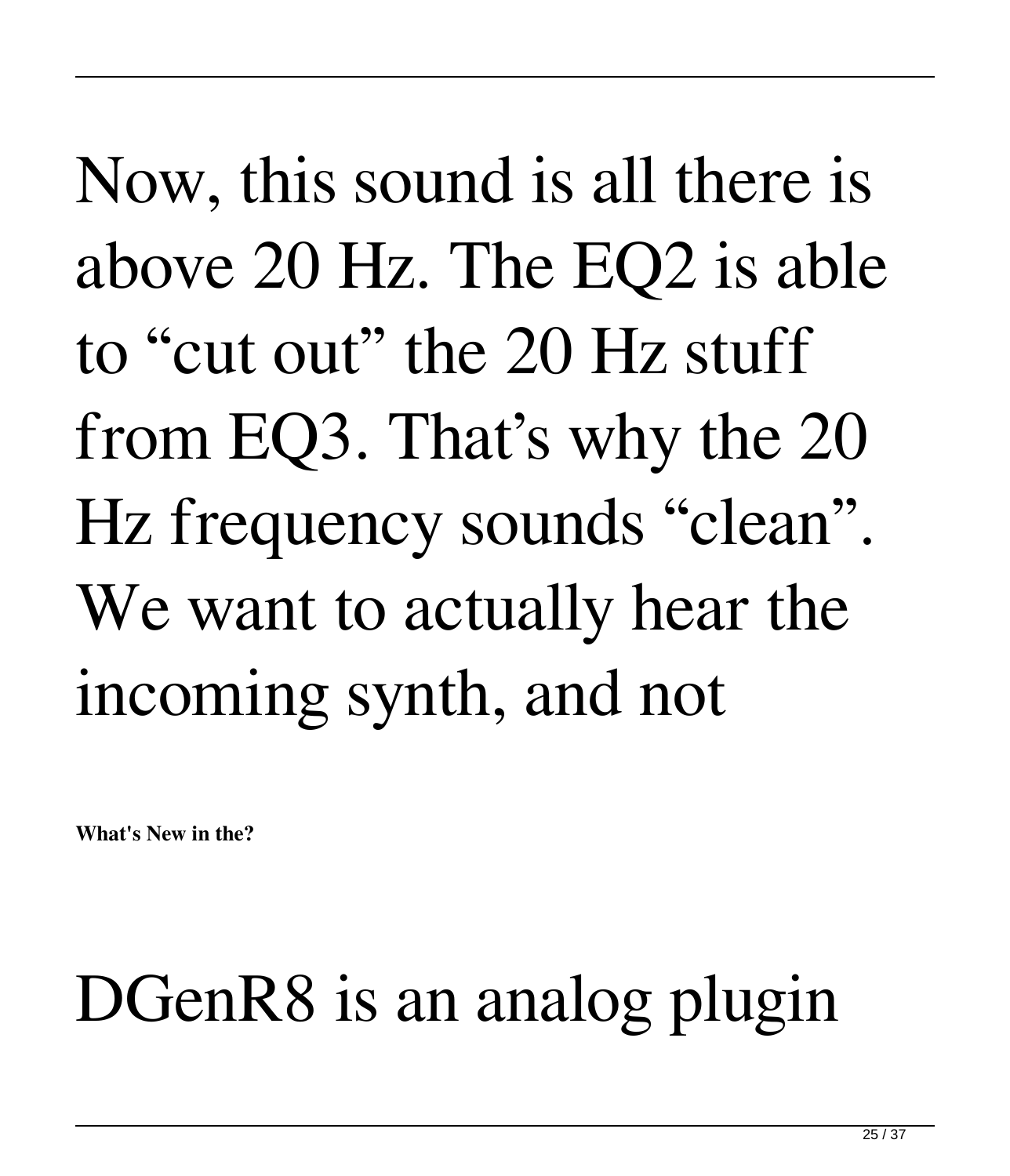that acts like a virtual drum machine and that features 11 voices and controls designed to mimic the TR-909. All the voices are entirely synthesized by digital algorithms which simulate the operation of analog circuitry within a drum machine, meaning they can be easily tweaked using the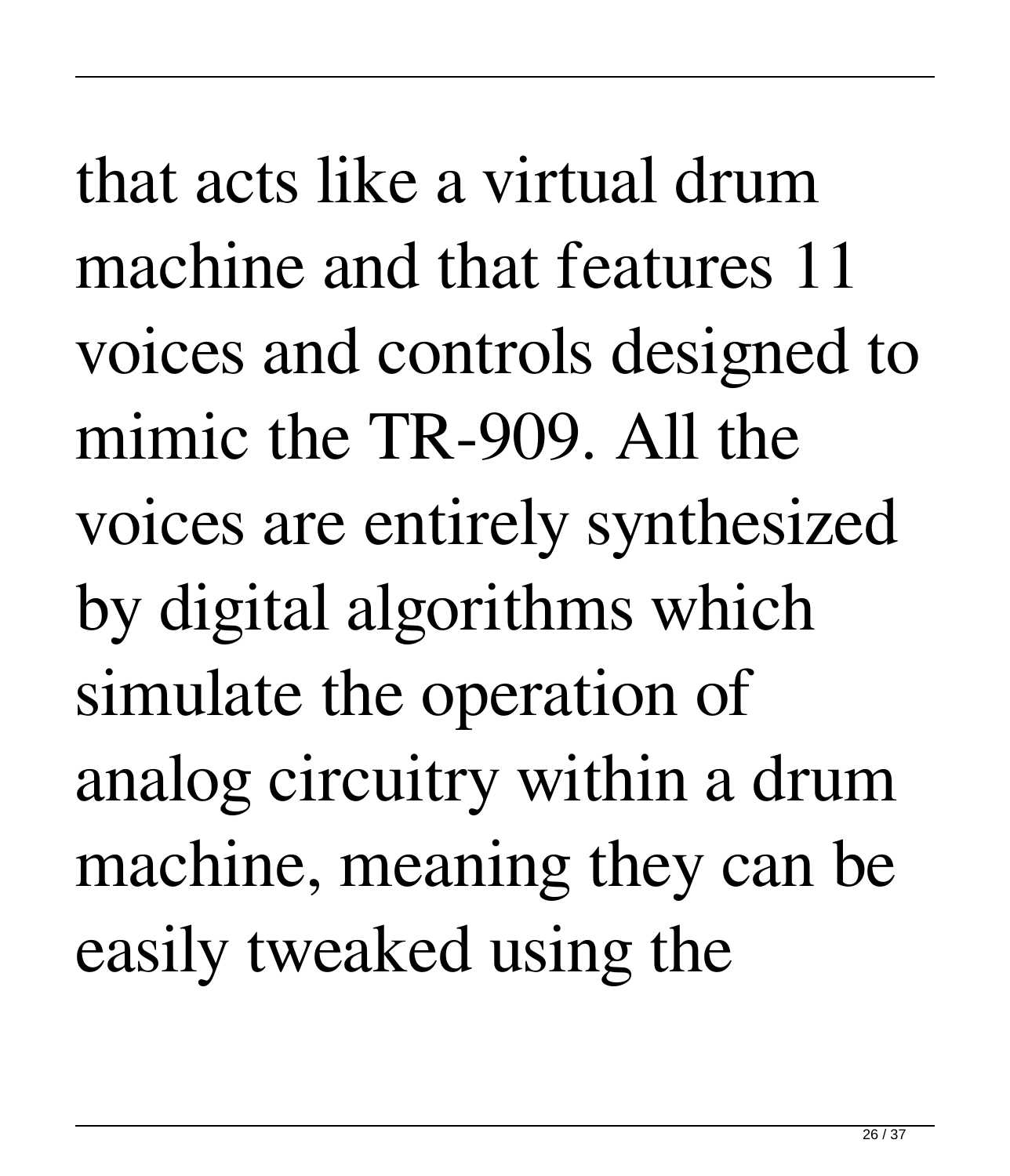controls to modify synthesis parameters. The plugin could come in handy for anyone who wants to add the sound of the 1990s in their mixes. More precisely, the drum machine is in the style of the Roland's TR Series and you can experiment with presets such as Rim Shot, Clap, Bass Drum, Low, Mid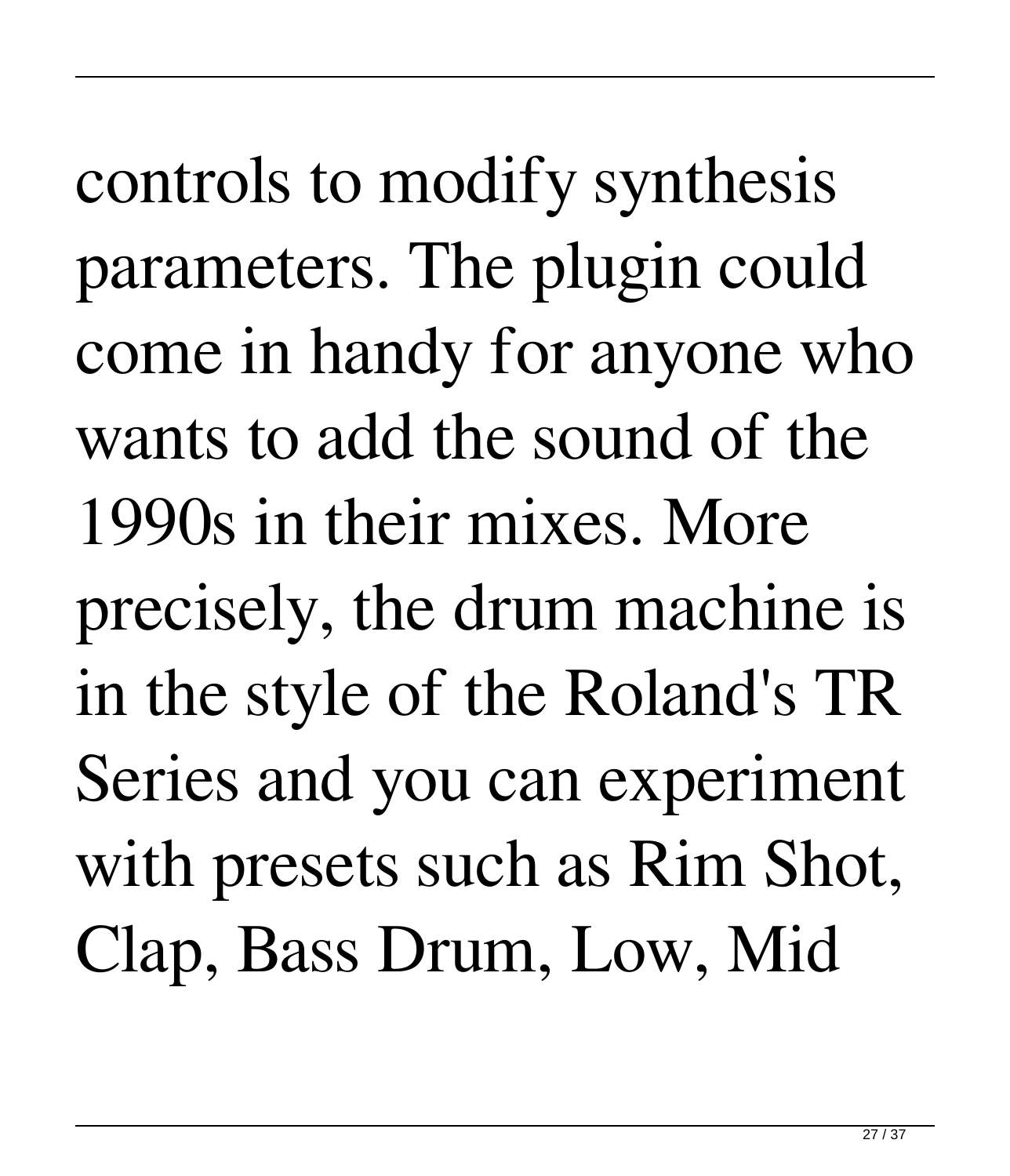and High Toms, Snare Drum, Crash and Ride Cymbals or Open and Closed Hi Hats, just to name a few. On a side note, the famous Roland TR-909 is the first drum machine that could work samples and MIDI files at the same time. Even though the model itself was not exactly popular, it opened the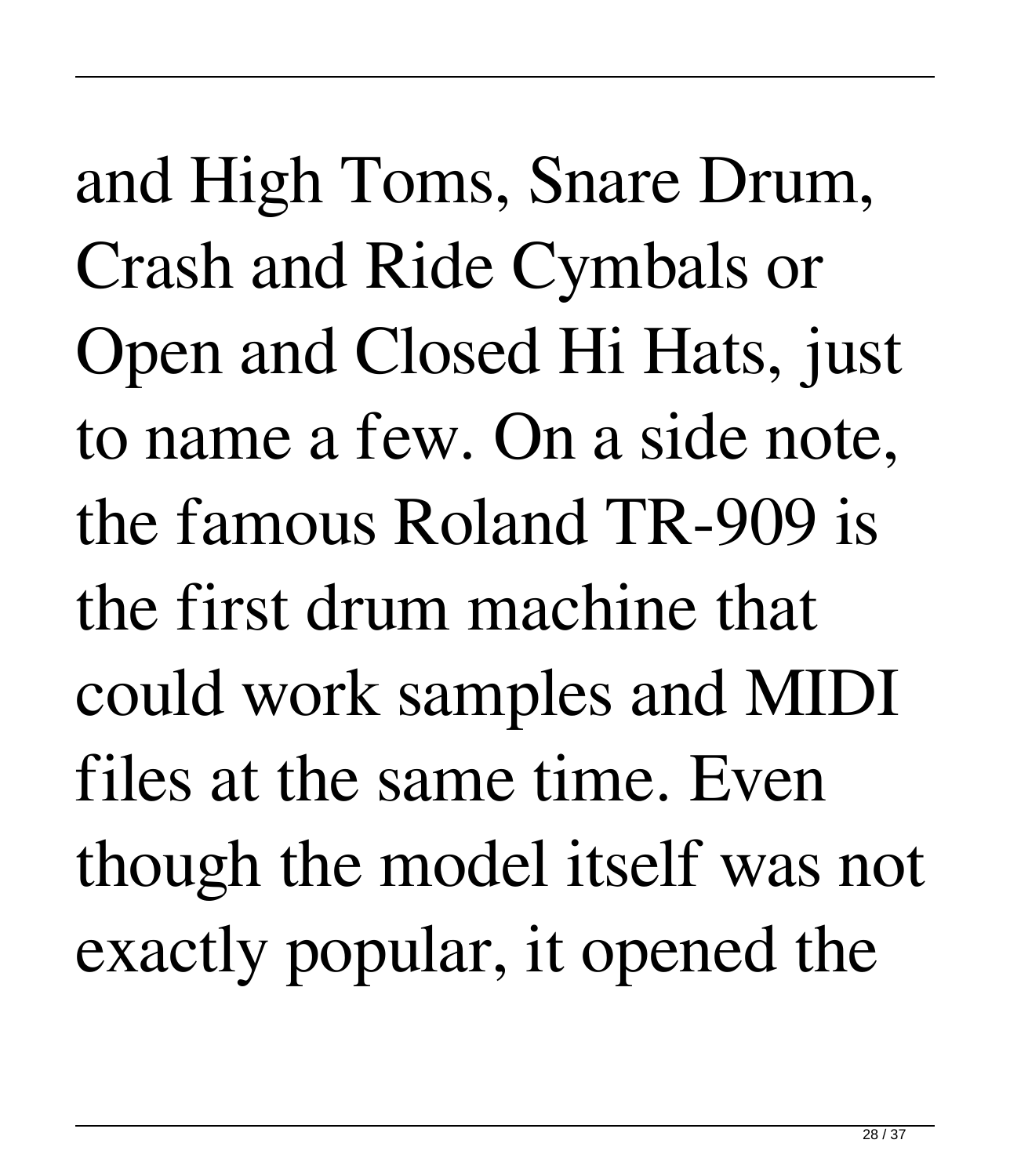way for the development of various electronic dance music genres, such as acid, techno, rave or house. The reason for this stems from the fact that its sound was punchy and rather aggressive, compared to previous models that used to focus on boomy bass. Features: - 11 virtual analog drums - All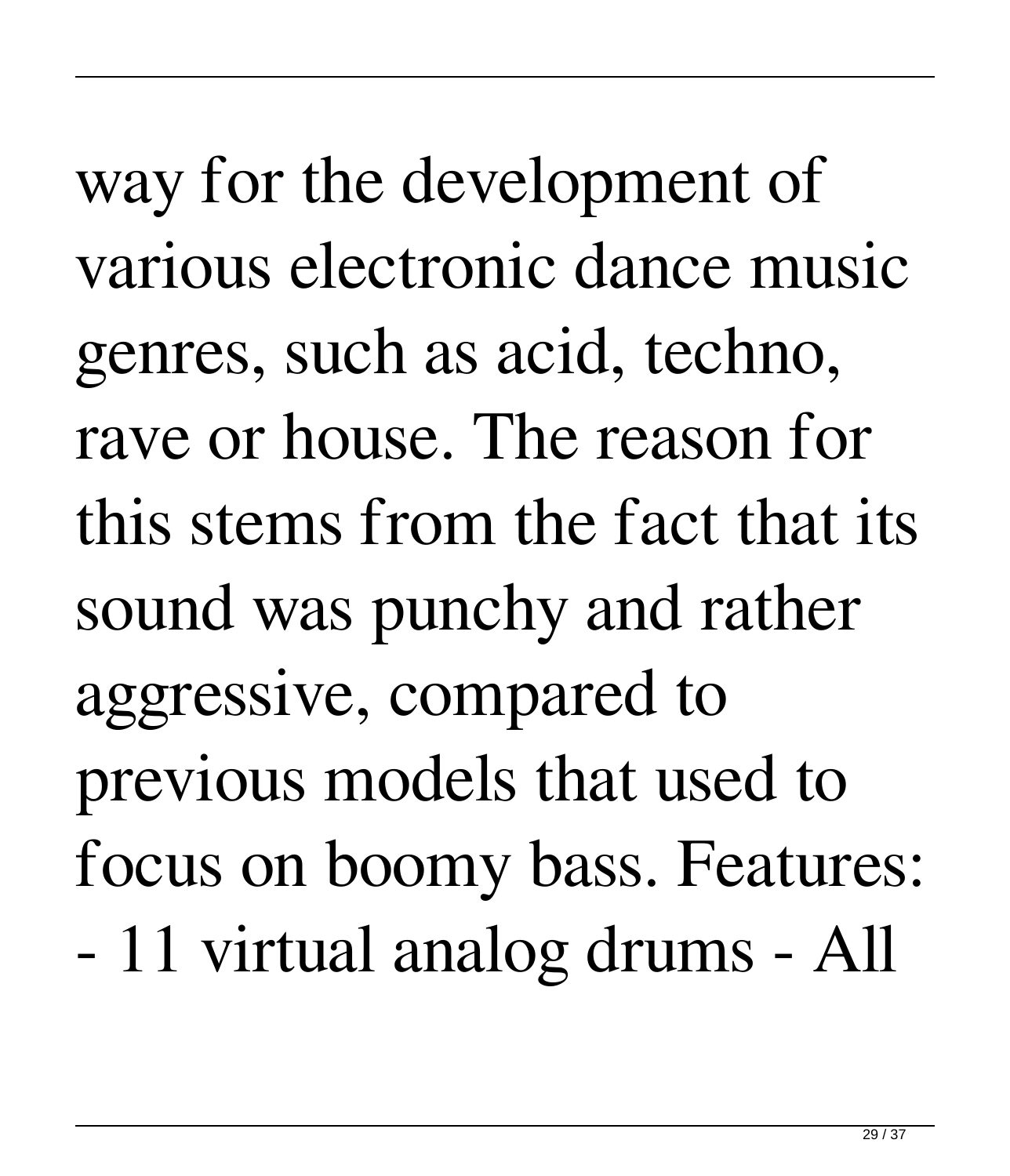the voices are entirely synthesized by digital algorithms which simulate the operation of analog circuitry within a drum machine, meaning they can be easily tweaked using the controls to modify synthesis parameters - Each voice has its own envelope - 16 steps velocity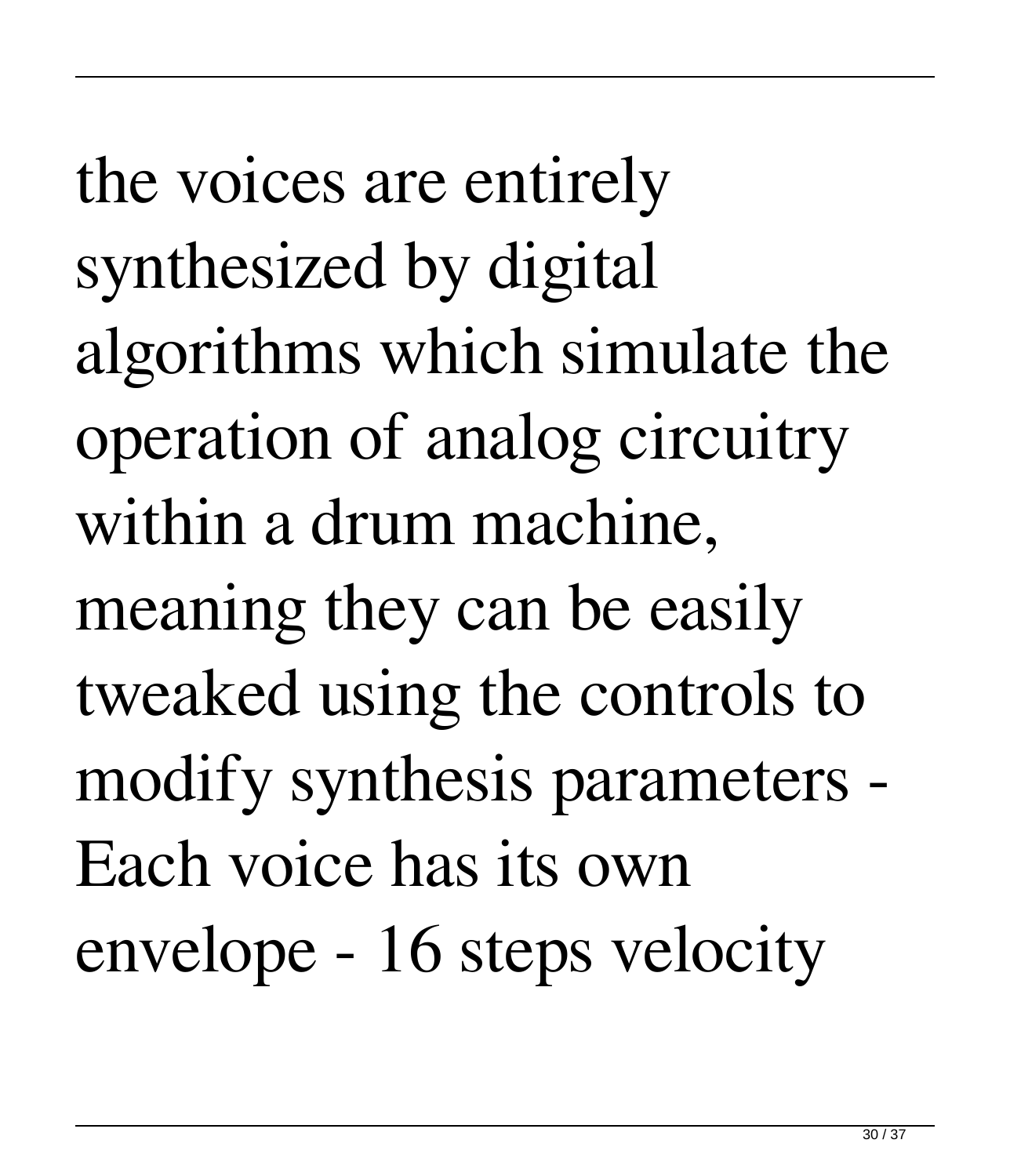curve - 8 trigger inputs - 8 allpass filter - 2 patching inputs and outputs - Full-duplex mode - Loop points - MIDI time control - MIDI velocity control - MIDI channel and pitch bend - Support for both LFO and VCO oscillators, as well as an LFO - Harmonic Delay - Distortion - Ring modulation -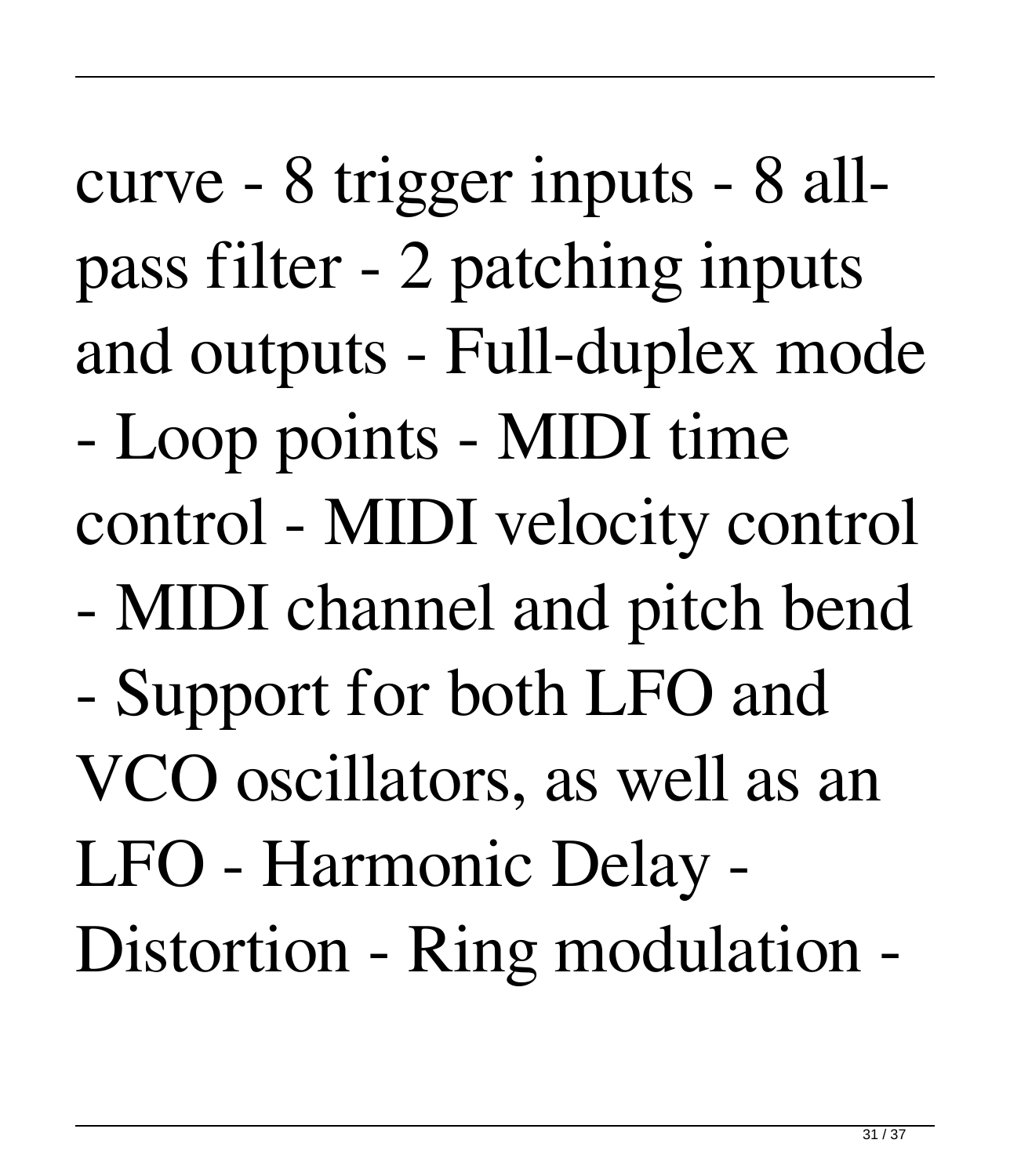Chorus - Delay - Tape delay Controls: - Auto button - Play/Stop button - Velocity knob - Range knob - Modulation knob - LFO knob - VCO knob - Frequency knob - Width knob - Attack knob - Release knob - Envelope (Attack, Release, Velocity) - Depth knob - Highpass and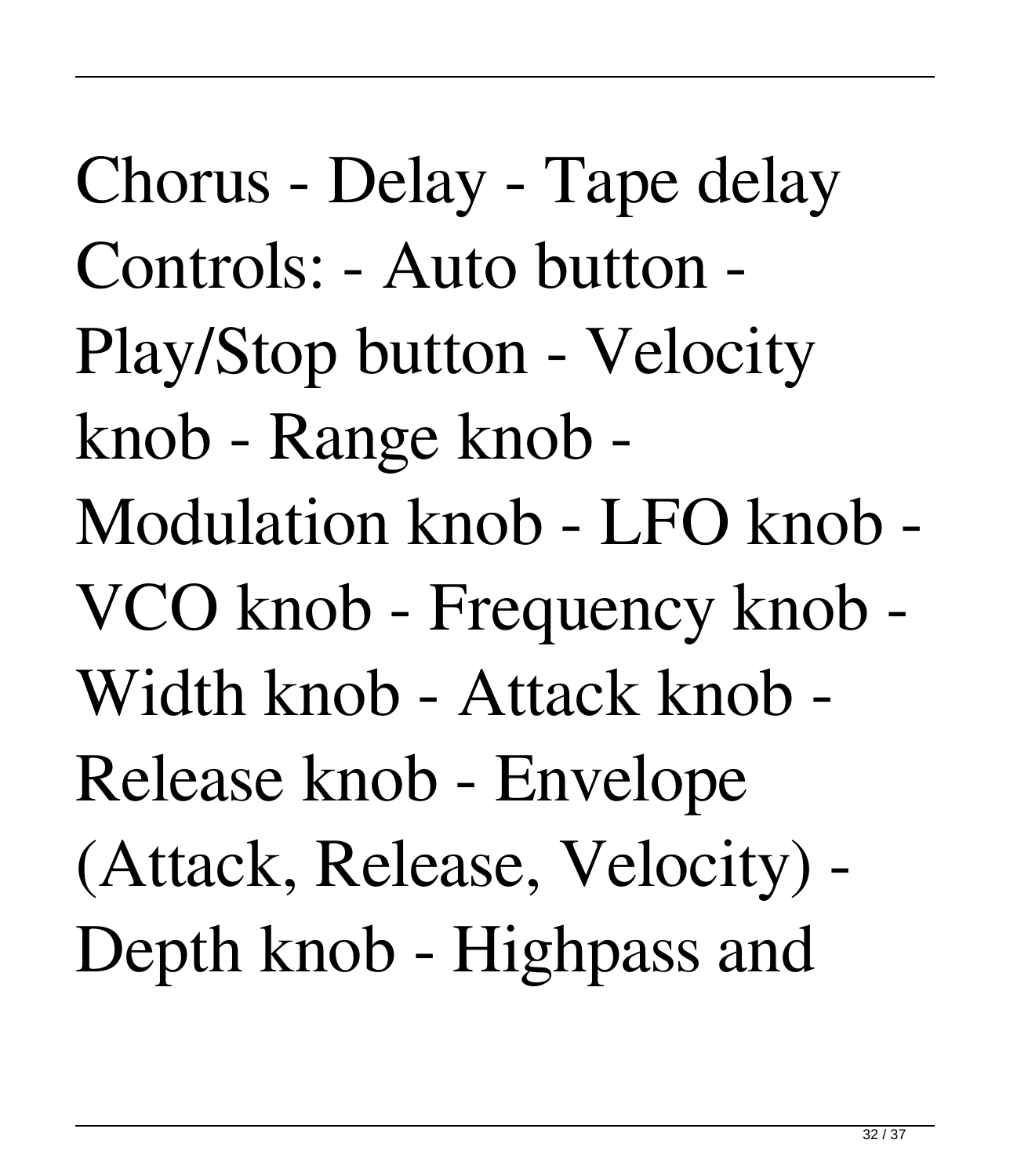Lowpass filters - Free parameter modifier Notes: - A free version with a limited number of voices and patches will be available for a limited time. - This version can be installed on computers running Windows 7 or later, or Mac OS X 10.8 or later. Directions: Directions: In a blender put 1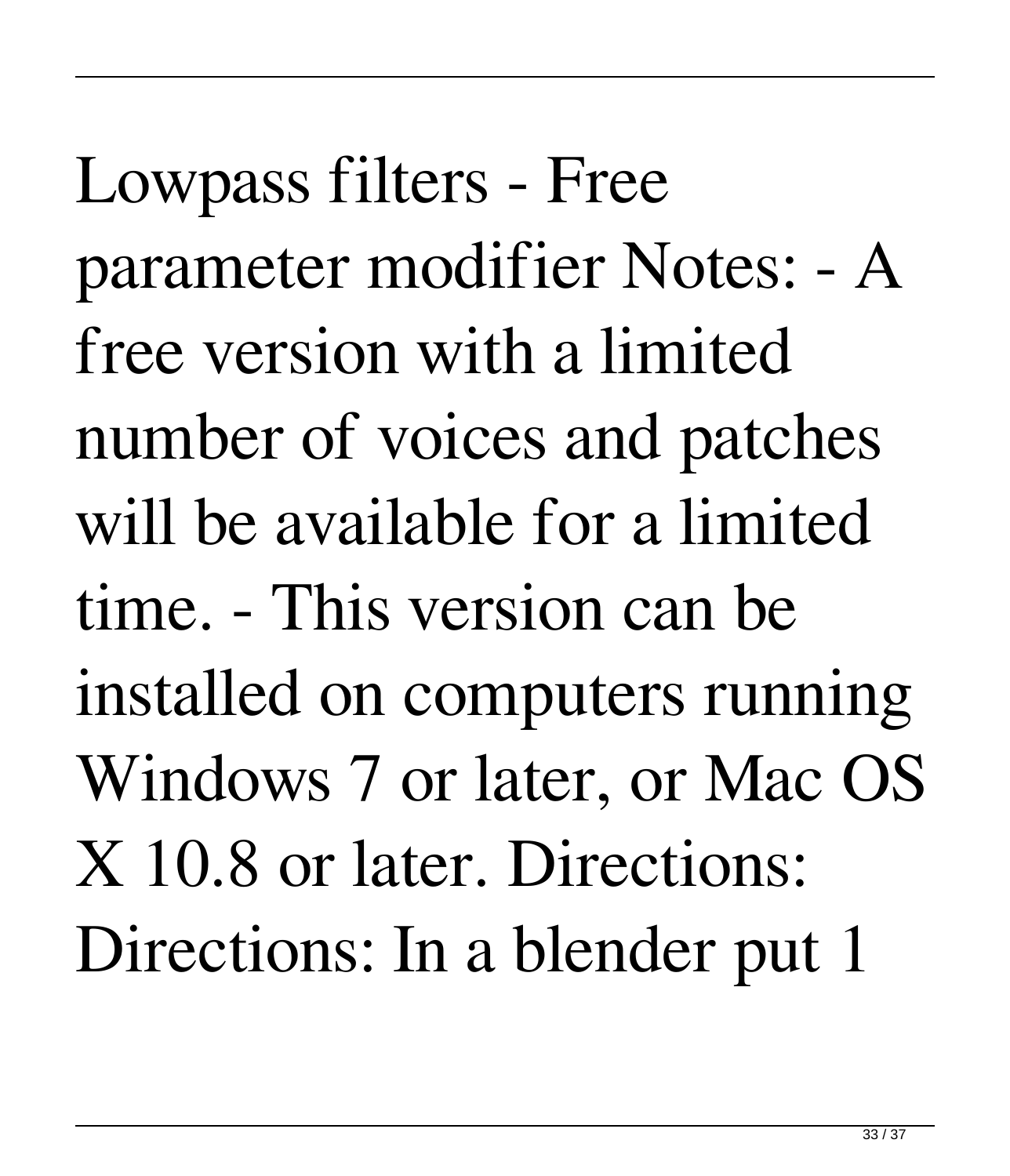cup soy milk, soy yogurt, and spices. Blend until smooth. Then add the sugar, if desired. You can add 1/2 cup of dry milk and/or vanilla. Add the ground almonds and sift together.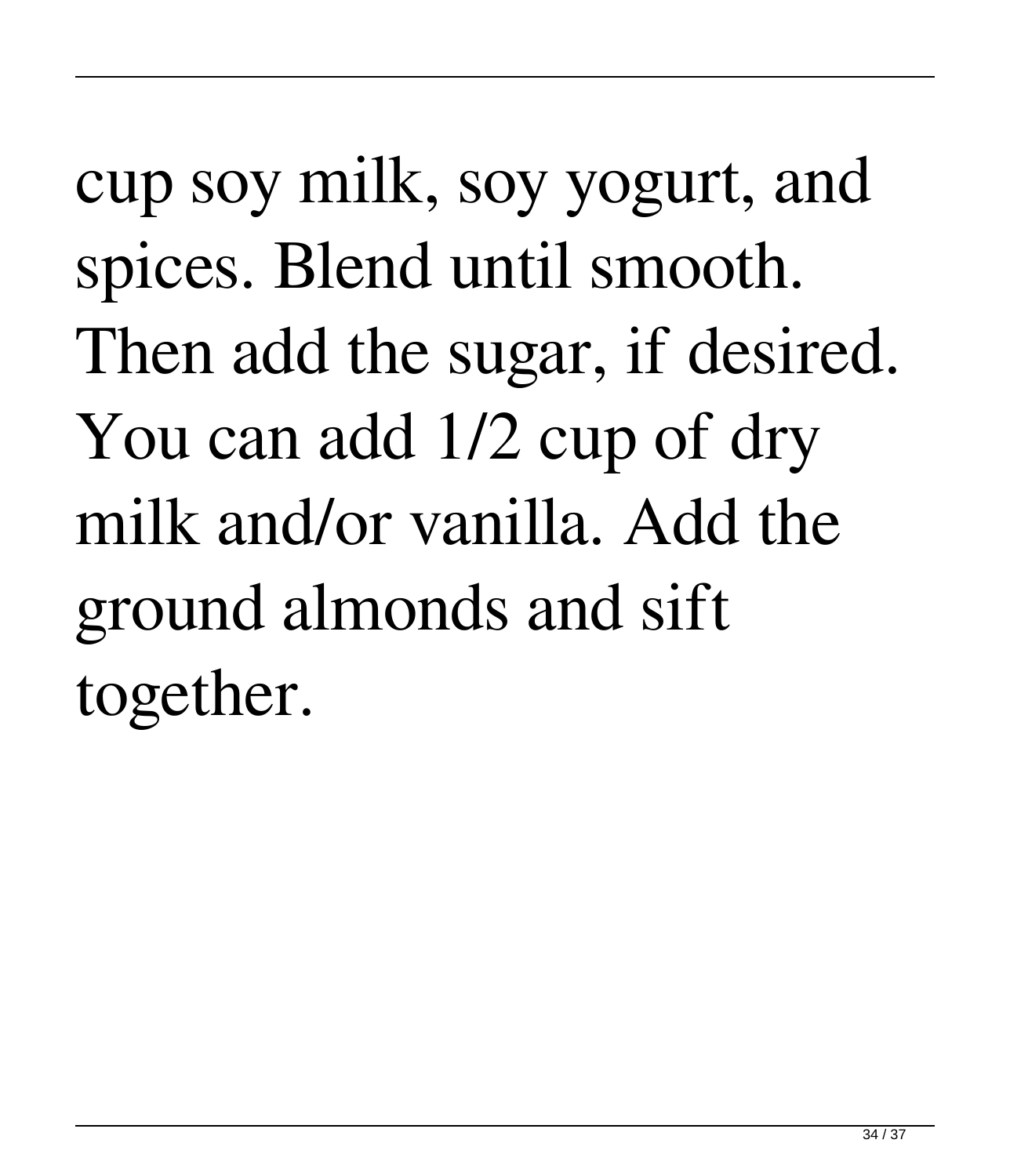**System Requirements For DGenR8:**

This mod is compatible with Arma 3. Minimum Requirements: 1 GB of free space in the Arma 3 application cache directory. Windows OS. This mod is compatible with Arma 3.Minimum Requirements:1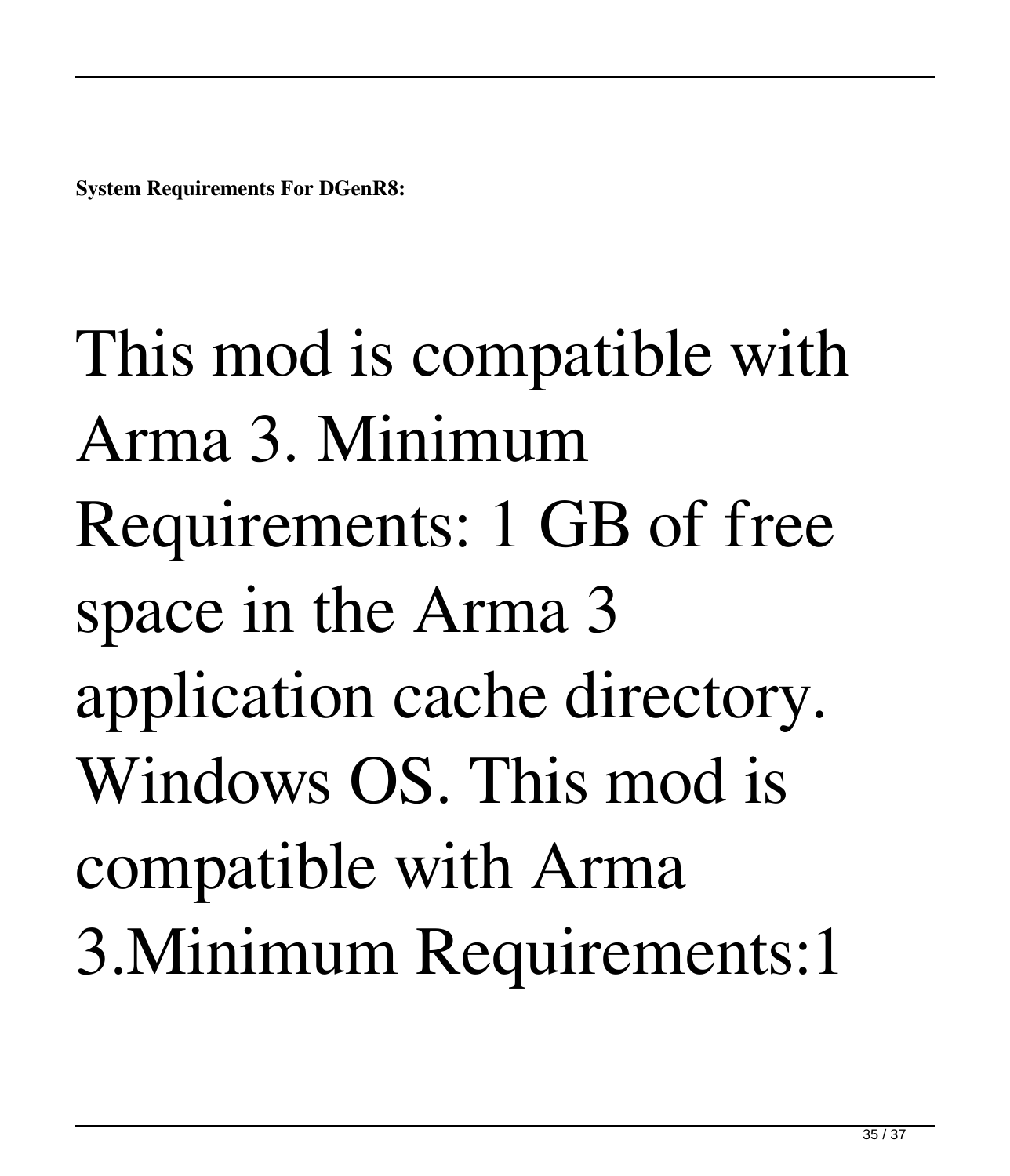GB of free space in the Arma 3 application cache directory.Windows OS. Installation: 1. You must have Arma 3 installed. 2. Download and extract the files of this mod to your Arma 3 installation directory (default: C:\Program Files\Steam\steam apps\common\Ar